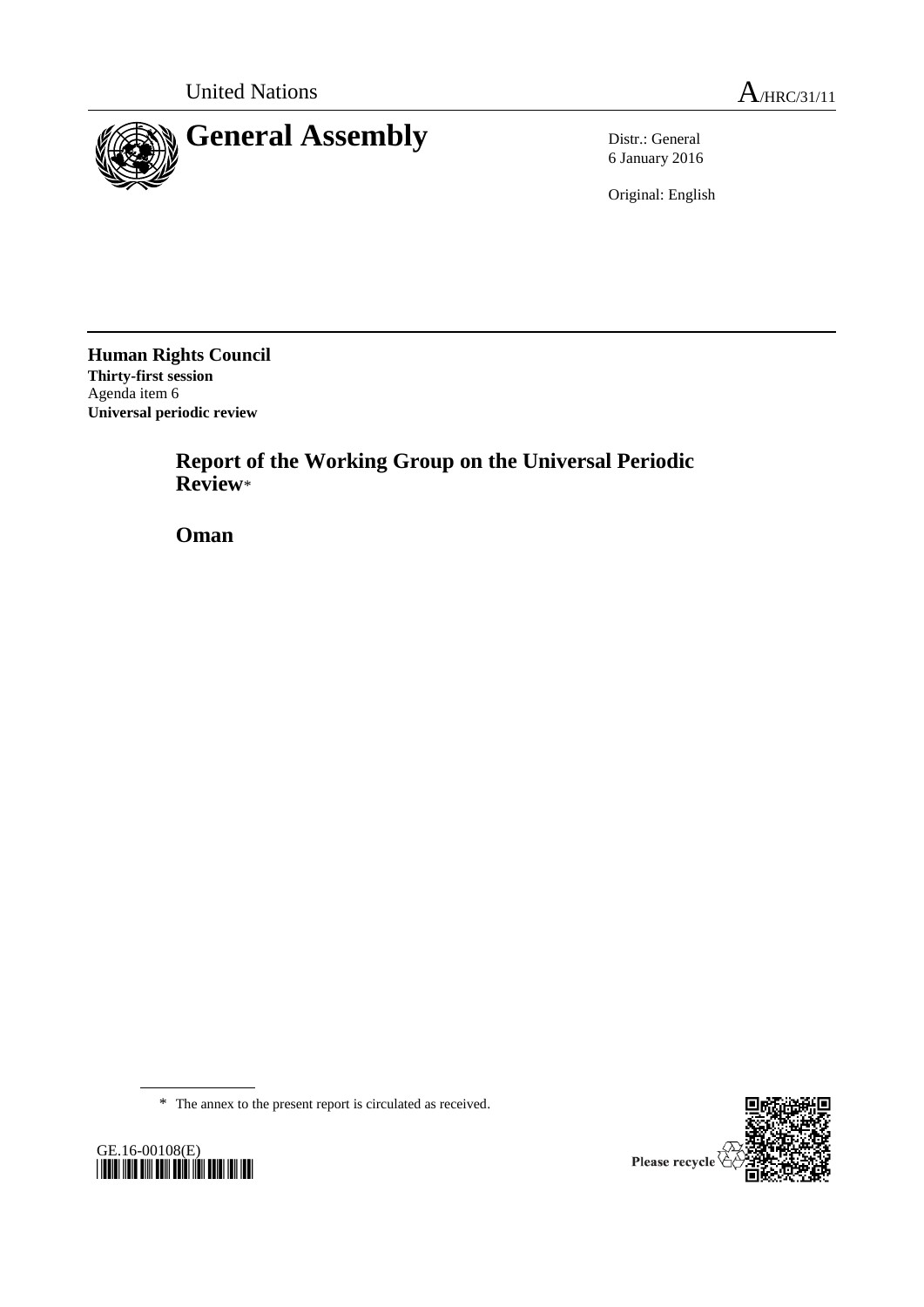### A/HRC/31/11

# Contents

|       |           | Page |
|-------|-----------|------|
|       |           | 3    |
|       |           | 3    |
|       | A.        | 3    |
|       | <b>B.</b> | 6    |
| Π.    |           | 13   |
| Annex |           |      |
|       |           |      |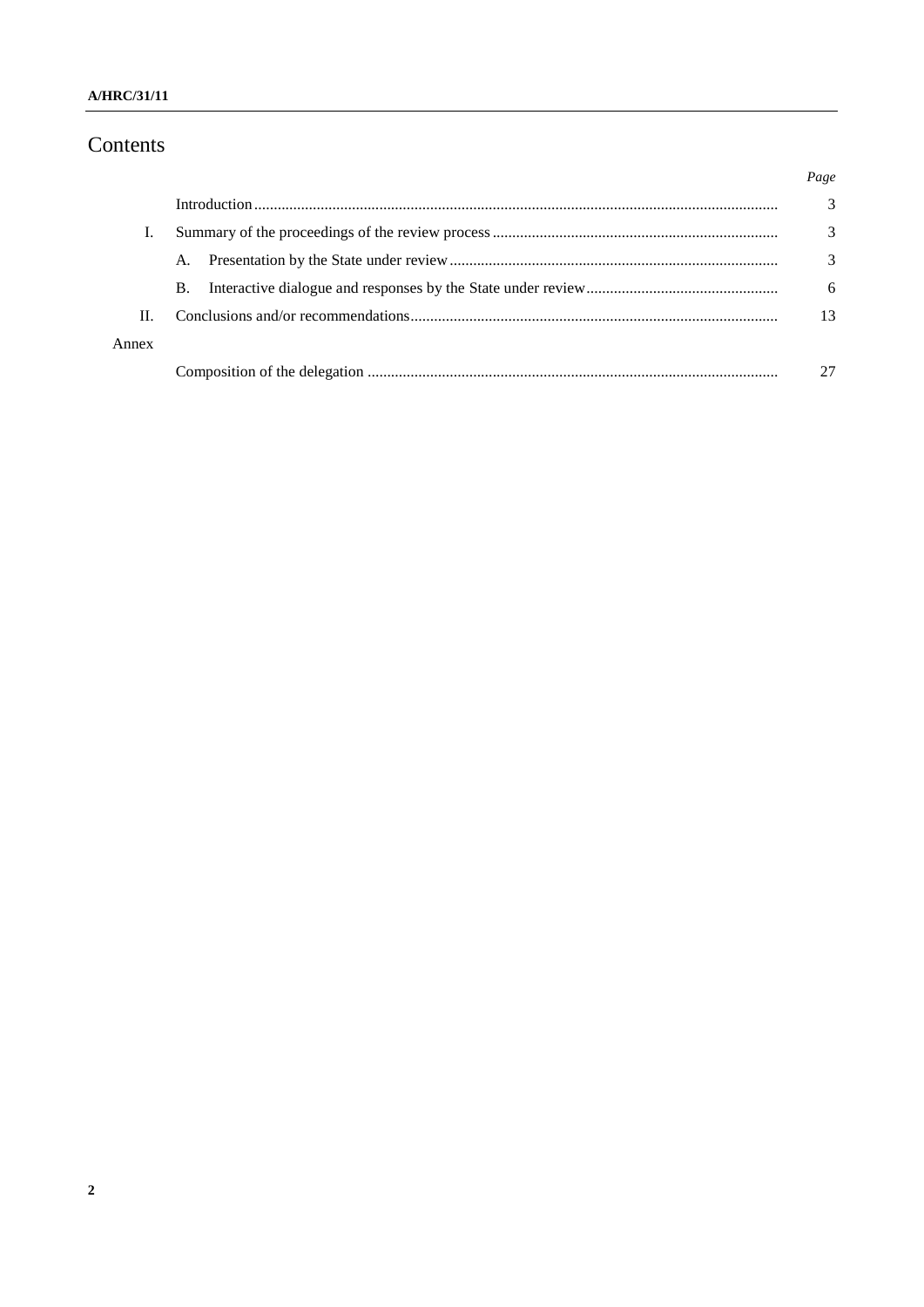## **Introduction**

1. The Working Group on the Universal Periodic Review, established in accordance with Human Rights Council resolution  $5/1$ , held its twenty-third session from 2 to 13 November 2015. The review of Oman was held at the 8th meeting on 5 November 2015. The delegation of Oman was headed by the Minister of Legal Affairs, Abdullah Mohammed Said Al Sa'eedi. At its 14th meeting, held on 10 November 2015, the Working Group adopted the report on Oman.

2. On 13 January 2015, the Human Rights Council selected the following group of rapporteurs (troika) to facilitate the review of Oman: Montenegro, South Africa and Viet Nam.

3. In accordance with paragraph 15 of the annex to Human Rights Council resolution 5/1 and paragraph 5 of the annex to resolution 16/21, the following documents were issued for the review of Oman:

(a) A national report submitted/written presentation made in accordance with paragraph 15 (a) (A/HRC/WG.6/23/OMN/1);

A compilation prepared by the Office of the United Nations High Commissioner for Human Rights (OHCHR) in accordance with paragraph 15 (b) (A/HRC/WG.6/23/OMN/2);

(c) A summary prepared by OHCHR in accordance with paragraph 15 (c) (A/HRC/WG.6/23/OMN/3).

4. A list of questions prepared in advance by the Czech Republic, Germany, Kenya, Liechtenstein, Mexico, the Netherlands, Norway, Slovenia, Spain, Sweden and the United Kingdom of Great Britain and Northern Ireland was transmitted to Oman through the troika. These questions are available on the extranet of the Working Group.

## **I. Summary of the proceedings of the review process**

#### **A. Presentation by the State under review**

5. The delegation of Oman expressed thanks to the Human Rights Council, OHCHR and the troika members.

6. The delegation noted that following the first universal periodic review, the Sultanate had established a committee to examine and follow up on the recommendations made by other States. The committee encompassed representatives of the Government and institutions from civil society. It had elaborated a plan to implement the results of the interactive process of the universal periodic review.

7. The delegation highlighted that as the Sultanate was committed to protecting human dignity and rights, its Constitution expressly provided that no person should be subjected to physical or psychological torture, inducement or demeaning treatment and that any statement or confession proven to have been obtained as a result of torture, or demeaning treatment or the threat of any such acts would be deemed void. The delegation added that the Constitution also affirmed that accused persons were innocent until proven guilty in a legal trial in which the essential guarantees to exercise their right of defence in accordance with the law were upheld, and that it was not permissible to harm an accused, either bodily or mentally.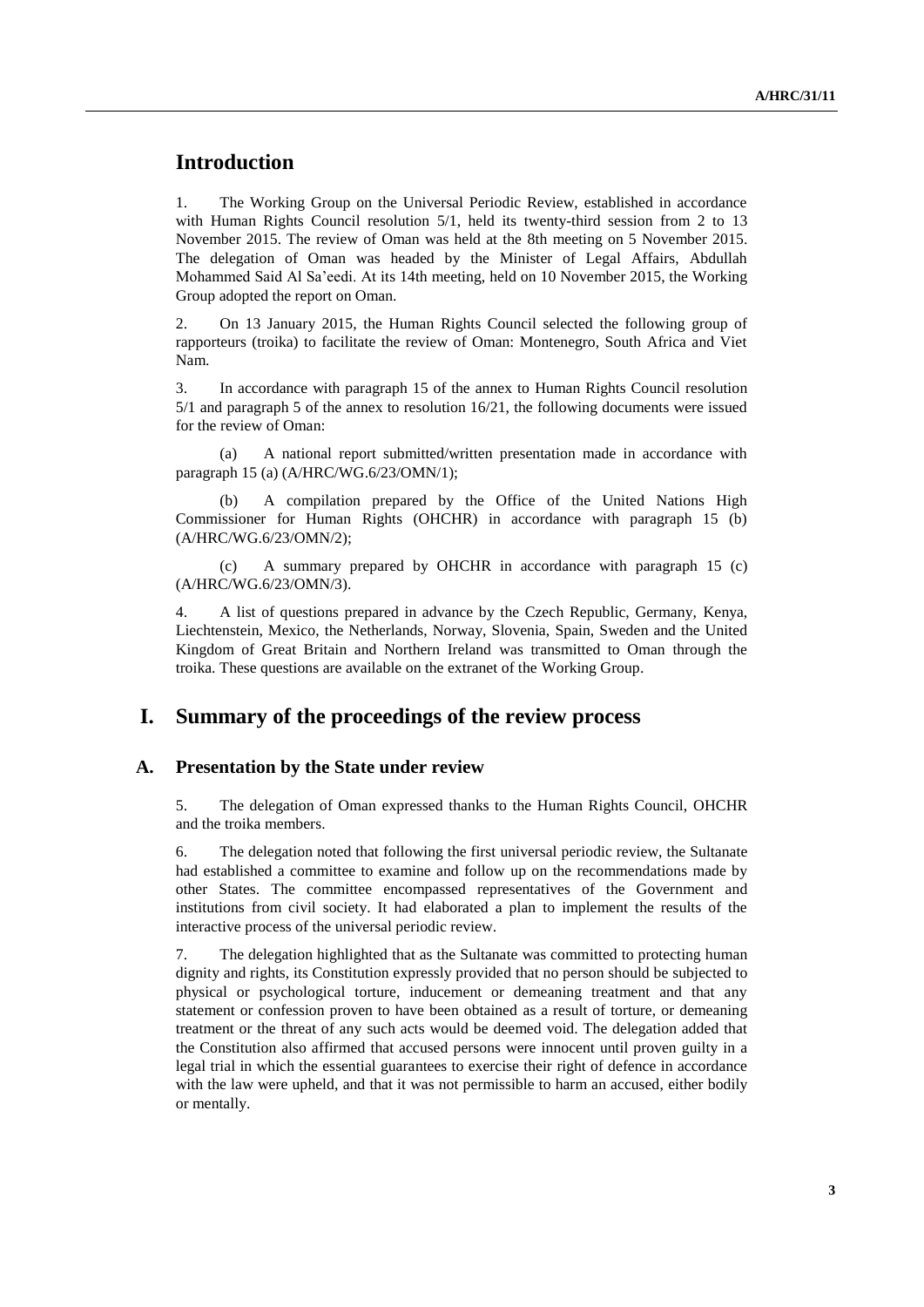8. The delegation stated that the amendments introduced to the Constitution in 2011 constituted a comprehensive development in the protection, promotion and respect of human rights. In that vein, the Sultanate had agreed in principle to adhere to the following conventions: the International Covenant on Economic, Social and Cultural Rights, the Convention against Torture and Other Cruel, Inhuman or Degrading Treatment or Punishment and the International Convention for the Protection of All Persons from Enforced Disappearance.

9. According to the delegation, the Sultanate had also agreed in principle to withdraw its reservation to article 15 (4) of the Convention on the Elimination of All Forms of Discrimination against Women. Furthermore, Oman guaranteed, through articles 11 to 40 of its Constitution, the three generations of human rights. Although the Sultanate was not a party to the International Convention on the Protection of the Rights of All Migrant Workers and Members of Their Families, it guaranteed the large majority of rights enshrined in that convention.

10. The delegation noted that the political system in Oman was stable and founded on the rule of law, good governance and equality among citizens. One of the main principles in the Constitution was the achievement of economic and social development. Constitutional amendments gave extensive legislative and regulatory powers to the Council of Oman in order to affirm the importance of political participation and the democratic process. Free and transparent elections for the Shura Council had been held recently under the supervision of the high electoral commission, as stipulated by the Constitution. The National Human Rights Commission had observed the elections.

11. The delegation highlighted that the judicial system had been reformed and that the judiciary consequently enjoyed further administrative and financial independence. The Constitution expressly stated that the judiciary should be independent, its authority should be exercised by the courts in their different types and hierarchies, and their judgments should be rendered in accordance with the law; that there should be no power over judges in their ruling except for the law; that judges should be irremovable; and that it was not permissible for any party to interfere in lawsuits or affairs of justice, and such interference would be considered a crime punishable by law.

12. The delegation noted that the Constitution also affirmed the freedom of opinion and expression, which could be exercised in speech, in writing and in other means of expression, and that that freedom was enshrined in Omani legislation.

13. The delegation stated that the right to education was one of the most important rights; it had been among the Government's priorities since 1970. The Constitution affirmed that education was the cornerstone for the progress of society and that the State was to work to combat illiteracy and encourage and promote the sciences, arts, literature and scientific research. The Sultanate supported the establishment of innovation within the national education goals to enable students to keep abreast of scientific progress, especially in the technical field, which provided more employment opportunities for young people.

14. The delegation indicated that the United Nations, in a joint report, had noted the progress achieved by the Sultanate in developing the national strategy for the child. The Government had developed, in consultation with the civil society, a national work plan for the advancement of children and established a commission to prevent the ill-treatment of children.

15. The delegation stated that the Sultanate was a pioneer in the region with respect to women's rights. Women had equal opportunities in higher education and in the labour market and were represented in the highest positions in the State as ministers, deputy ministers, ambassadors and members of the Council of Oman and in other administrative posts in both the public and private sectors. Women had also become active members in the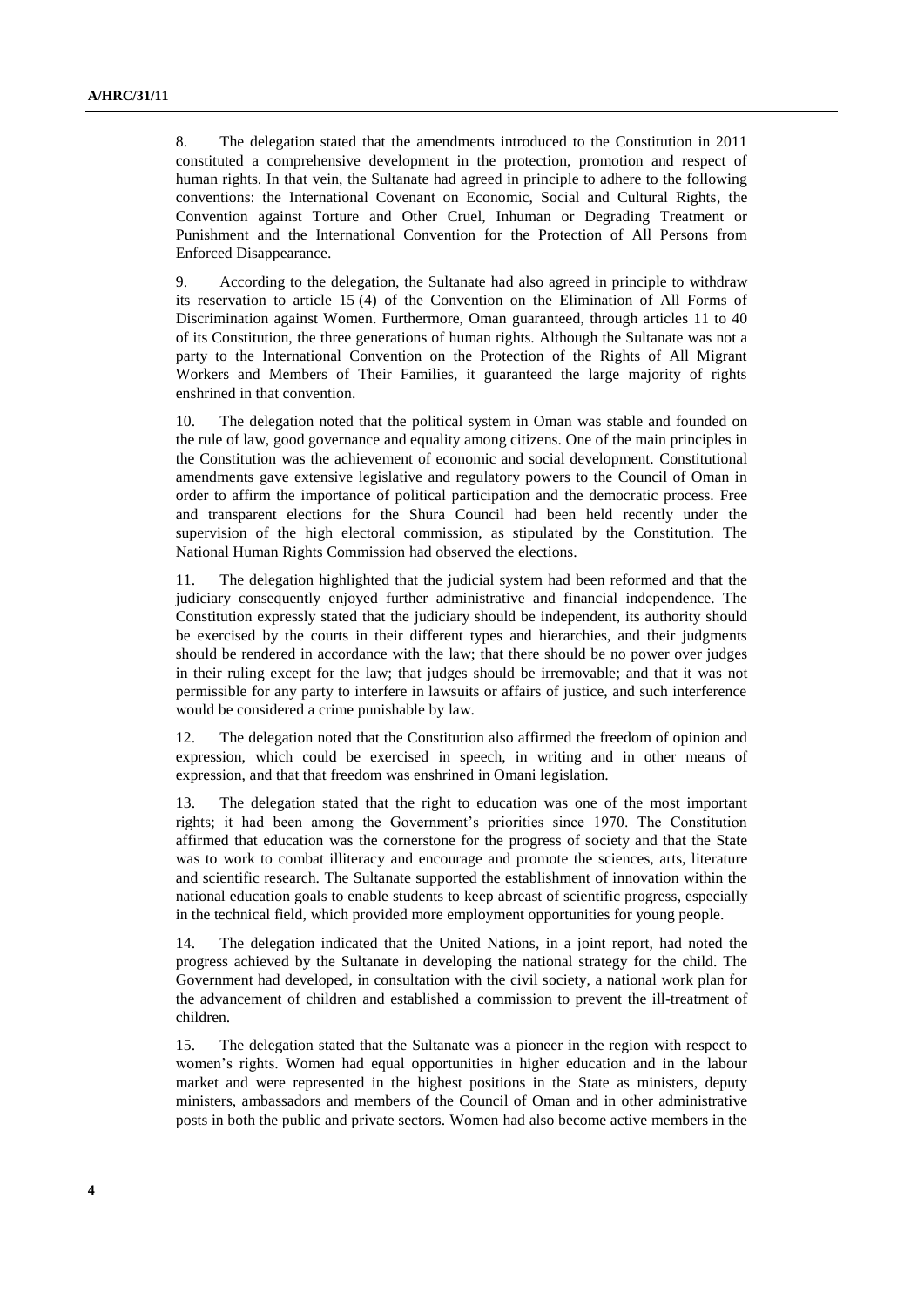judiciary, the police and the armed forces. In recognition of women's role in society, the Sultanate annually celebrated Omani women's day on 17 October.

16. In respect of the fight against human trafficking, the delegation recalled that Oman had been among the first States in the region to have issued a comprehensive law in that area and had established a national commission, presided by an official with the rank of minister. Since its first review in 2011, Oman had achieved remarkable progress in respect of its strategy to combat human trafficking, which was based on four pillars: developing legislation and rules to combat human trafficking; providing the authorities concerned with guidance on preventive and deterrent measures; providing protection and support to the victims; and strengthening international collaboration to combat human trafficking.

17. The delegation noted that Oman had established a strategy to combat all forms of forced labour by imposing heavy fines on offenders, and had increased the number of shelters for women and children who were victims of sexual exploitation.

18. In the humanitarian field, the delegation indicated that the Sultanate worked on providing financial support to developing countries, and the Oman Charitable Organization supported urgent relief operations worldwide in response to natural disasters.

19. The delegation noted that in order to ensure a national staff capable of tackling human rights issues, the National Human Rights Commission, in collaboration with OHCHR and many specialized training centres, trained staff on human rights and strove to promote a culture of human rights.

20. The delegation stated that the Sultanate consistently emphasized the importance of dialogue between stakeholders on human rights issues that references the Universal Declaration of Human Rights, the diversity of civilizations and the cultural specificity of each society. Oman made concrete efforts to consolidate the concepts of coexistence and tolerance through the reinforcement of the principle of respect of religious freedom; in that context, the Sultanate had created centres for dialogue between different religions and confessions and had established chairs in science at international universities. Tolerance was an inherent characteristic of Omani society; the Government ensured religious and intellectual freedom for citizens and residents.

21. The delegation mentioned that Oman was located in a troubled region, but that did not dissuade it from seeking peaceful resolutions and narrowing the differences to put an end to regional conflicts. That role was noted recently by the Secretary-General, who had thanked Oman for its constructive role in helping to resolve the conflict in Yemen and in discussing the latest developments in the peace process in the Middle East and the Syrian Arab Republic.

22. The delegation recalled the firm position of Oman in supporting the Palestinian people in exercising their right to self-determination; establishing their State with East Jerusalem as its capital, side by side with Israel; and ending the longest occupation in the world.

23. The delegation highlighted that the events that the Arab world had been witnessing had brought major challenges to several countries. Through wise policies implemented under the leadership of the Sultan, Oman had worked to balance the addition of further rights and freedoms with the dictates of maintaining stability and security.

24. The delegation concluded by saying that Oman would continue its efforts to foster the protection and promotion of human rights and to make the Council a forum in which to advance human rights, free from politicization and selectivity.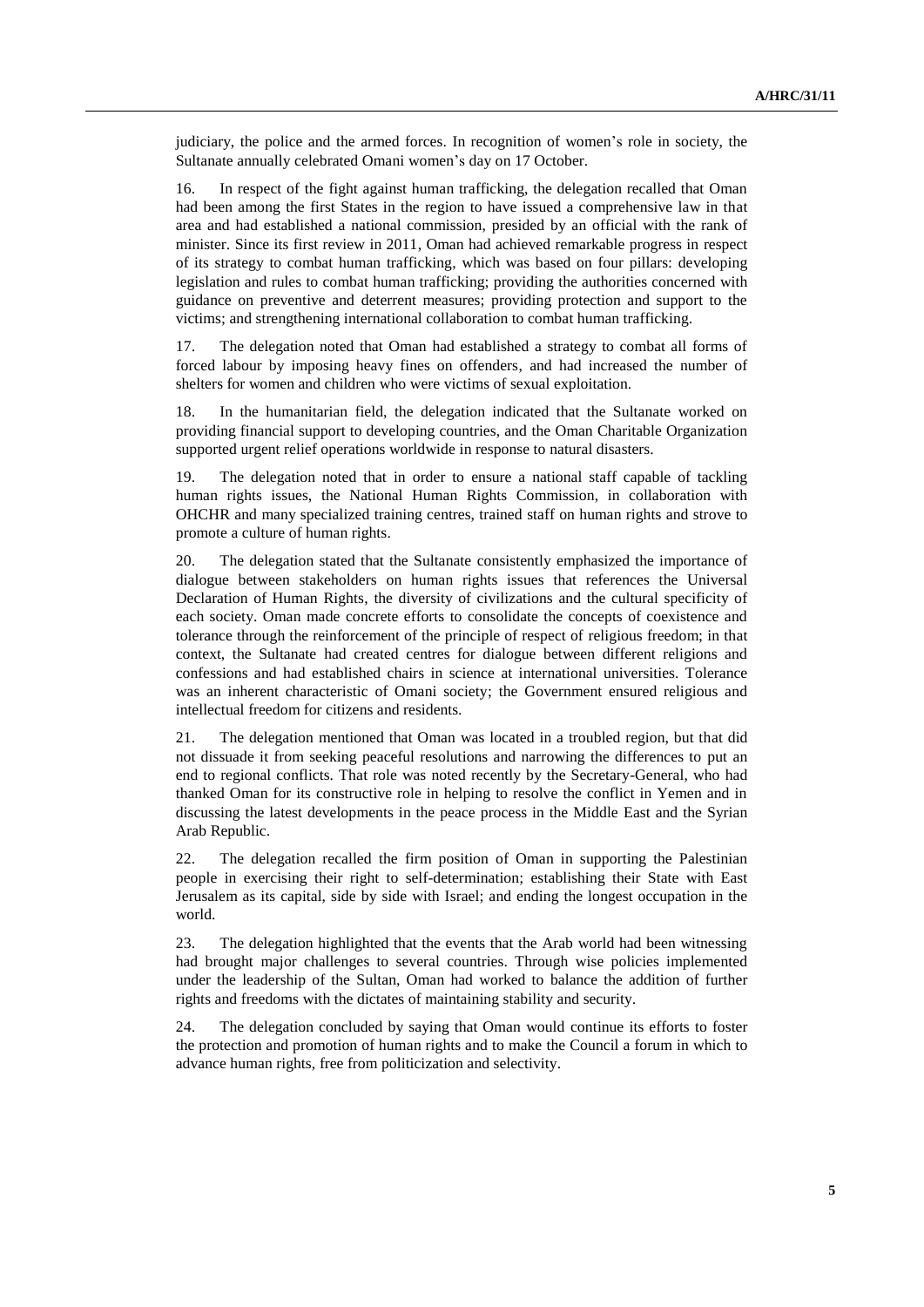### **B. Interactive dialogue and responses by the State under review**

25. During the interactive dialogue, 85 delegations made statements. Recommendations made during the dialogue are to be found in section II of the present report.

26. Costa Rica expressed concern at, among other things, the limited representation of women in decision-making positions; the lack of independence of the judiciary and restrictions on the freedom of expression and of association.

27. Bahrain commended the efforts made by Oman to adopt measures and initiatives to strengthen and protect human rights, in particular through its commitment to fulfil its obligations and pledges.

28. Cyprus welcomed the decision of Oman to agree in principle to accede to a number of international human rights legal instruments.

29. The Czech Republic expressed appreciation for the responses made to some of its advance questions.

30. The Democratic People's Republic of Korea commended Oman on the promotion of the role of women, noting in particular that women constituted 43 per cent of the workforce in the civil service sector.

31. Denmark was pleased to note that Oman had agreed in principle to accede to the Convention against Torture.

32. Qatar valued the developments in promoting and protecting human rights and commended legislative measures, such as the law on children; the military judicial law; and the ratification of treaties.

33. Egypt highlighted the adoption of several national laws and strategies and the establishment of institutions for the promotion of human rights.

34. Estonia noted with appreciation the cooperation of Oman with the Special Rapporteur on the rights to freedom of peaceful assembly and of association and encouraged Oman to implement his recommendations.

35. France made recommendations to Oman.

36. While acknowledging the steps taken to protect the rights of the child and promote the role of women, Georgia encouraged Oman to increase efforts to reach international standards.

37. Germany asked Oman what the state of affairs was regarding accession to the International Covenant on Economic, Social and Cultural Rights and the International Covenant on Civil and Political Rights.

38. Ghana was concerned at reports of discrimination against women; use of excessive force by the police against citizens exercising their rights to the freedom of speech and of assembly; and conditions of employment of migrant workers.

39. Honduras welcomed the decision to prohibit female genital mutilation in hospitals. It also acknowledged the national strategy for the period 2016-2025 on the rights of women, persons with disabilities and children.

40. While welcoming the Omani citizenship law, which enabled Omani women married to foreigners to transmit their citizenship to their children, Iceland expressed concern at some provisions that undermined efforts towards equal treatment of all citizens.

41. Brunei Darussalam welcomed laws and legislations enacted to uphold the rights of workers and employers.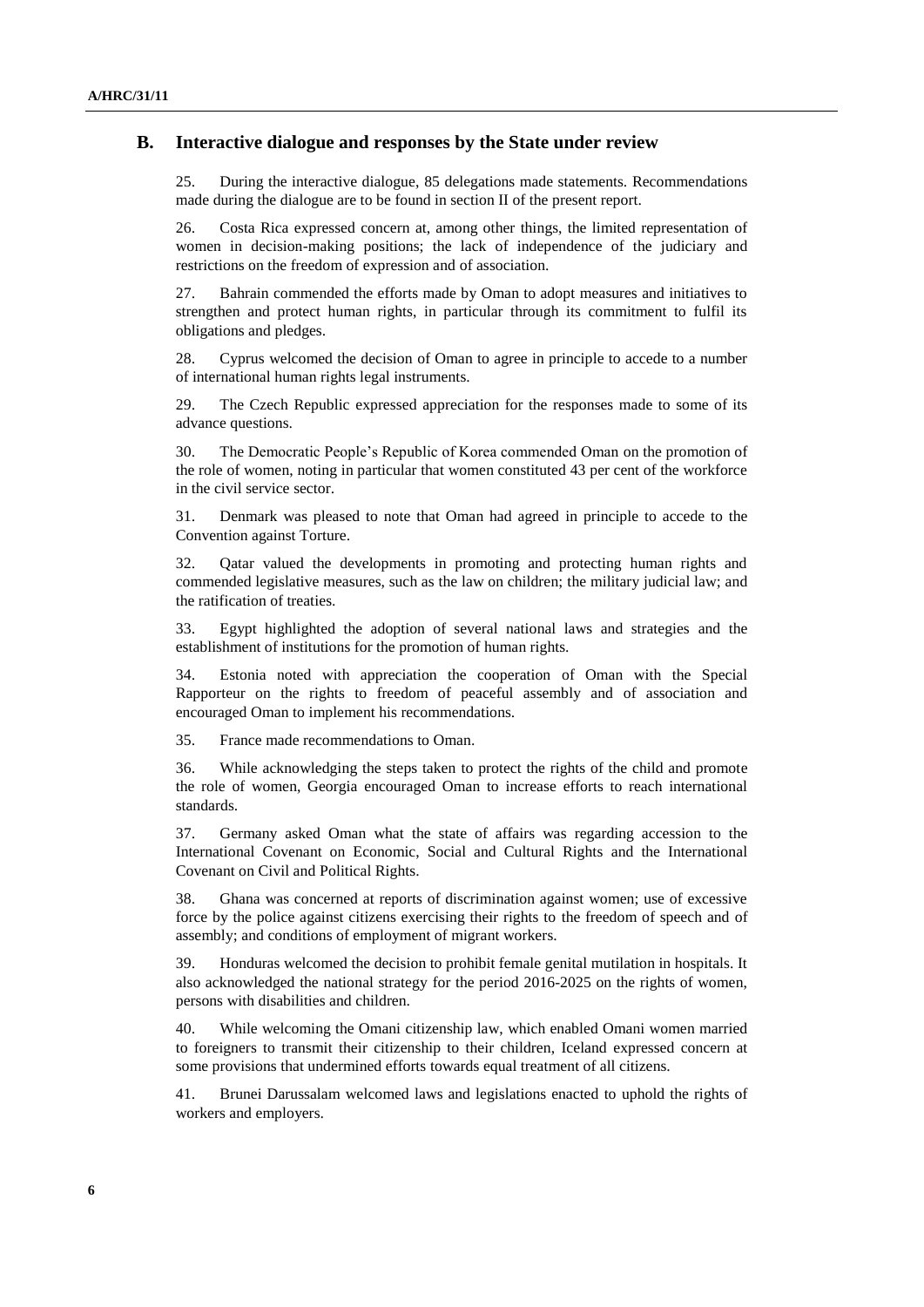42. Indonesia noted that Oman had developed education that was compulsory up to the completion of the basic level, and also noted its commitments to ensure access to education for all people.

43. The Islamic Republic of Iran expressed its appreciation for the legislative measures taken by Oman since its first review and for the positive developments in human rights institutions and mechanisms.

44. Iraq commended the human rights achievements made since the first review and the efforts in amending national legislation in accordance with the ratified international human rights treaties.

45. Ireland expressed concern at reports of discrimination against women and of arrests of human rights defenders and journalists. It called upon Oman to take further steps to protect and support civil society organizations.

46. Italy welcomed the commitment of Oman to ratify the International Covenant on Economic, Social and Cultural Rights; the ongoing review of the International Covenant on Civil and Political Rights; and the promulgation of decrees No. 22/2014 and No. 38/2014. It also acknowledged the efforts made by Oman to strengthen women's empowerment.

47. Jordan commended the initiatives and special measures to develop the legislative, institutional and constitutional framework and to establish action plans and special commissions on human rights.

48. Kuwait acknowledged the cooperation of Oman with civil society, the ratification of human rights treaties and the amendment of legislation in accordance with the constitution.

49. Latvia encouraged Oman to strengthen its efforts to eliminate discrimination against women, in particular with regard to divorce, inheritance, child custody and legal guardianship of children.

50. Lebanon highlighted good practices in human rights education and the free and compulsory education, in particular the inclusion of human rights in curricula.

51. Libya commended Oman for its ratification of the Arab treaty on money laundering and financing terrorism.

52. Malaysia expressed appreciation for efforts made by Oman to combat trafficking and noted its promotion of the rights of persons with disabilities, particularly in education.

53. Maldives expressed appreciation for the efforts made in establishing institutional mechanisms focusing on strategies for social work, women and children, and persons with disabilities.

54. Mauritania noted with satisfaction the amendments to the nationality law granting additional rights to Omani citizens, and encouraged Oman to comply with the implementation of the law.

55. Mexico welcomed the action taken to promote a more inclusive education in connection with the adoption of the national strategy for persons with disabilities.

56. Montenegro asked the delegation to elaborate on the measures that the Government planned to take to prohibit discrimination against women in all areas of life.

57. Namibia commended the adoption of the children's act, and the increased representation of women in the public and private sectors. It encouraged Oman to increase the participation of citizens in public life.

58. The Netherlands commended Oman for its invitation to the Special Rapporteur on the rights to freedom of peaceful assembly and of association.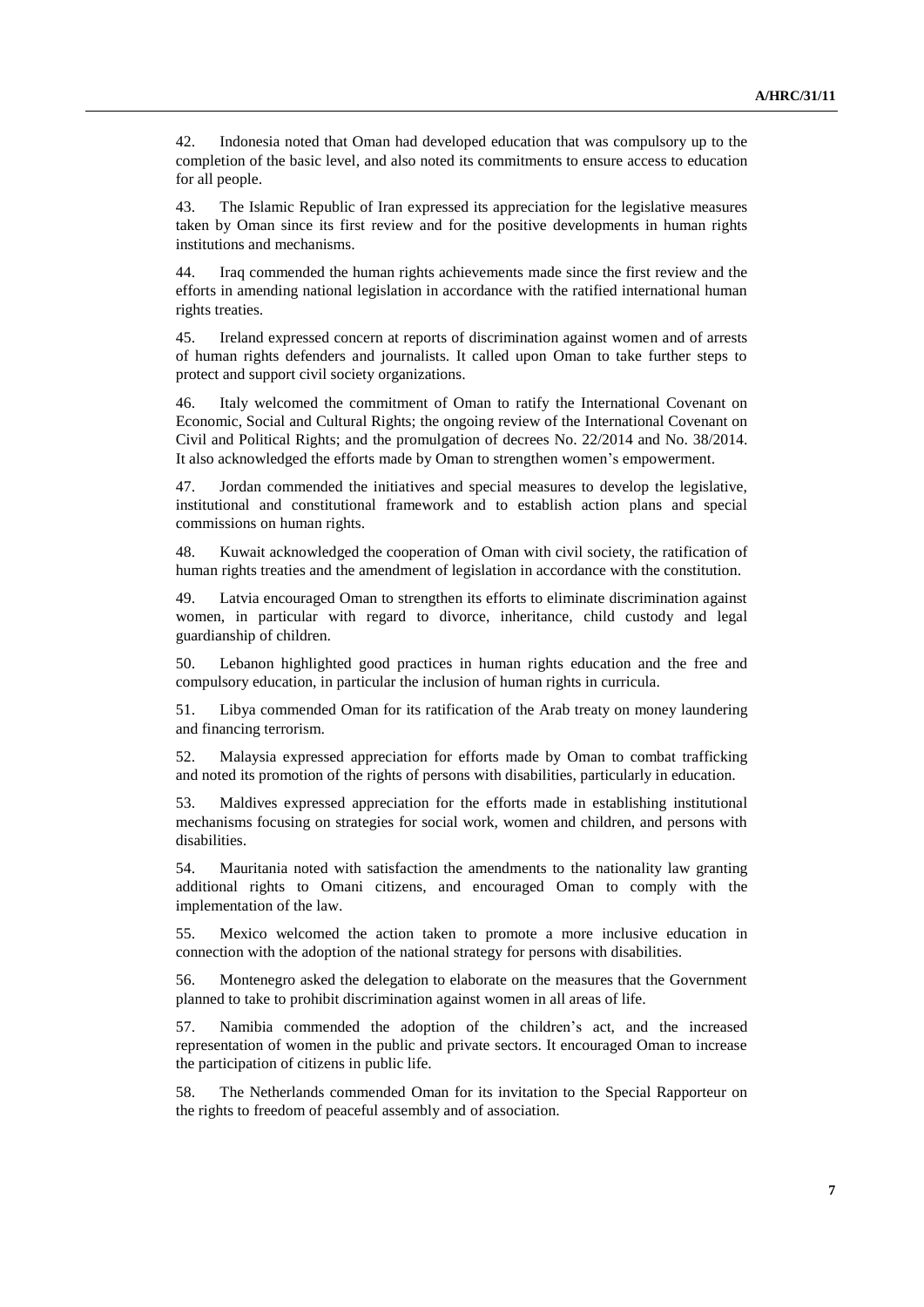59. Nigeria commended Oman for the policies and legislation implemented to promote human rights, including in respect of citizenship and transparency in the electoral appeal law.

60. While Norway acknowledged that Oman had made progress in advancing the status of women, it noted that their status still lagged behind that of men, especially regarding the right to transfer their nationality to their children.

61. Pakistan welcomed the various programmes and mechanisms established for the welfare of children and disabled and elderly people.

62. Panama commended Oman for the development of a national work plan for the implementation of the recommendations that it had accepted in the context of its first universal periodic review.

63. The Philippines encouraged Oman to set up a national human rights institution compliant with the principles relating to the status of national institutions for the promotion and protection of human rights (the Paris Principles) and urged the Government to continue to ensure the protection of migrant workers.

64. The delegation of Oman stated that the Sultanate's policies, plans and programmes were all devoted to achieving the objectives of sustainable development. The Sultanate strove to take measures to improve social development, and focused on a concept of development based on partnership, empowerment and equality.

65. The delegation noted that the Sultanate ensured the social protection of children, women, persons with disabilities and other vulnerable groups. In that context, it had ratified a number of international conventions in the field of human rights. In addition, since 2013 the Sultanate had been preparing a social work strategy.

66. Regarding women's rights, the delegation indicated that women had a privileged position in Omani society and played an active role in the economic and social development process in the country. They had the same rights as men, in accordance with the Constitution.

67. The delegation noted that the provision of rehabilitation programmes for persons with disabilities was a priority of the Sultanate; such programmes were aimed at developing the potential and abilities of persons with disabilities and promoting their participation and integration in society.

68. In fulfilment of its commitments under the Convention on the Rights of the Child and its optional protocols to which Oman was a party, and in reinforcement of the rights of the child in Oman, the delegation noted that the Government had promulgated the child law in 2014 and had created child protection committees in various governorates. The committees received and followed up on complaints and communications, from individuals and governmental and civil actors, related to any violation of the rights of the child.

69. The delegation reaffirmed the importance of civil society institutions and indicated that their representatives were invited to participate in various committees and conferences.

70. The delegation explained that the cooperation of the Ministry of Manpower with the International Labour Organization (ILO), and the technical expertise and practical capacities of ILO that Oman had been able to draw on, had helped enable the Sultanate to develop labour legislation, organize the labour market and develop programmes and regulations guaranteeing the rights of employers and workers.

71. Regarding the expatriate labour force, the delegation stated that contracts were agreed by the employer and the worker and approved by the official authorities in the Sultanate, including the embassies of some sending States.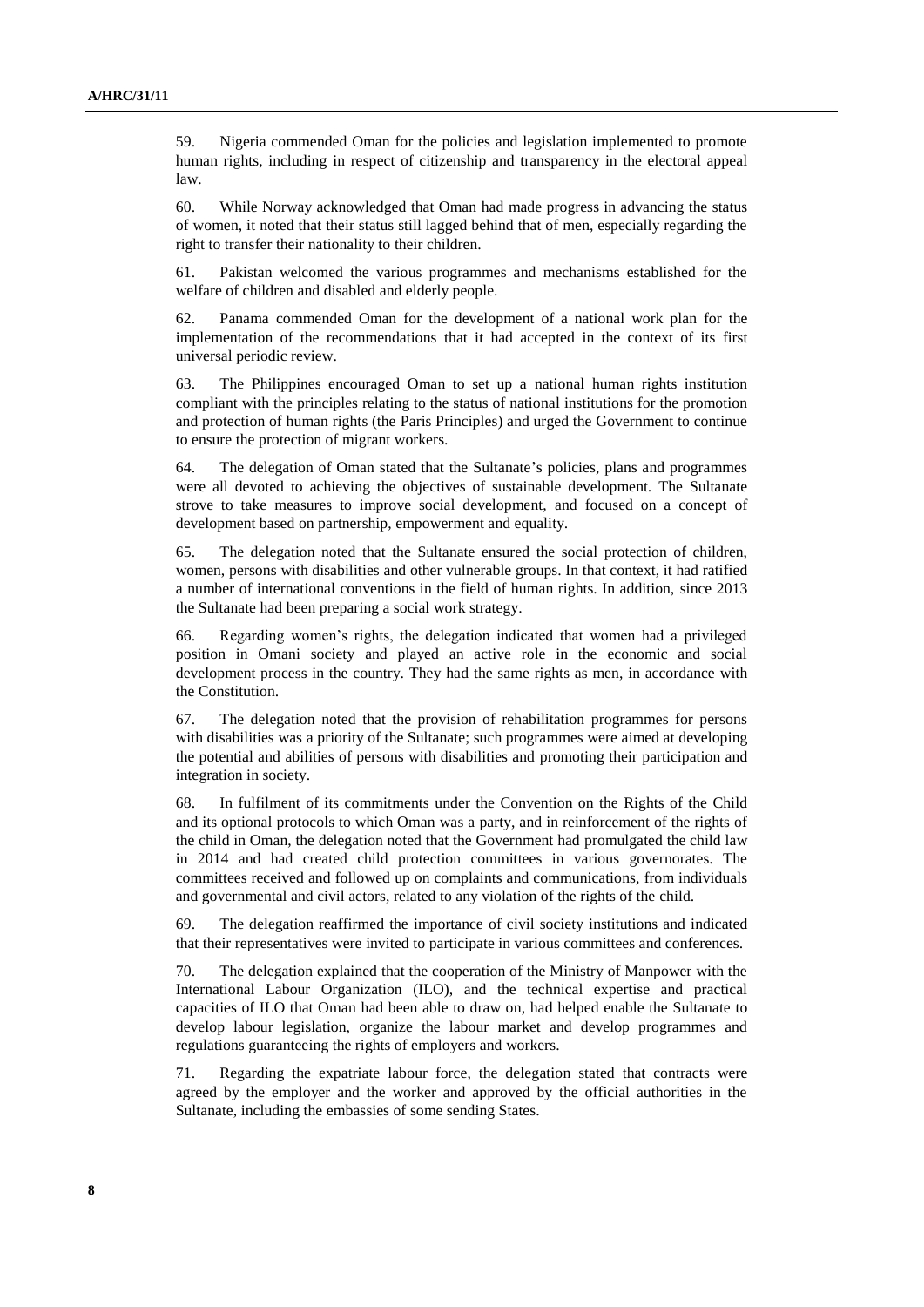72. The delegation noted that the Sultanate paid great attention to workers; that was reflected in the labour law, which did not distinguish between man and woman. That law also provided for penalties for those who violated its provisions, including workers' rights defined in the law. The Ministry of Manpower provided various services to ensure the application of the labour law and related ministerial decisions, as well as the monitoring of private enterprises through inspection services. It also settled labour disputes, received complaints and sought their amicable settlement. In addition, the Ministry ensured that workers receive their wages through the protection-of-wages system. The Ministry had also issued, through Ministerial Decision No. 322/2011, the regulation on safety and occupational health measures in enterprises subject to the labour law.

73. The delegation stated that the Sultanate paid utmost attention to the labour force engaged in domestic work, as reflected in Ministerial Decision No. 189/2004 on the rules and conditions related to the work of domestic workers and Ministerial Decision No. 1/2011 related to the regulation of the recruitment of non-Omani domestic workers, whereby the Government regulated the work of offices recruiting expatriate domestic workers in order to guarantee their rights and prevent trafficking. The Ministry had also established a committee mandated to meet with the embassies of the sending States to find adequate solutions for the difficulties facing women employed as domestic workers and to discuss the situation of the expatriate labour force.

74. The delegation noted that in the event that any worker was subject to exploitation, violence or a violation of any of his or her rights, he or she was entitled to resort to the competent judicial authorities to seek legal protection. Committed to its obligations in respect of the international labour standards, the Sultanate had signed a memorandum of understanding with ILO in 2011 to implement the national programme for decent work.

75. The delegation affirmed the commitment of Oman to implementing the international labour standards in accordance with its national needs, with a view to achieving sustainable development and an equitable labour market for all.

76. Portugal welcomed the efforts made by Oman to consolidate the legal framework for the protection and promotion of human rights, but expressed regret that Oman still retained the death penalty.

77. Djibouti commended Oman for its efforts to strengthen human rights, in particular in targeting economic growth and improving the living conditions of its population.

78. The Republic of Korea noted with appreciation the withdrawal or modification of the reservations to the Convention on the Rights of the Child and the invitation extended to the Special Rapporteur on the rights to freedom of peaceful assembly and of association.

79. Saudi Arabia commended Oman for its achievements in education and human rights awareness among different sectors.

80. Senegal welcomed efforts towards the establishment of compulsory primary education free of charge, access to health care and the new law on transmission of Omani nationality.

81. Sierra Leone noted with appreciation the passing of an impressive number of decrees. It encouraged the implementation of the recommendation of the Committee on the Elimination of Discrimination against Women on ensuring active participation of women in society.

82. Singapore commended the commitment of Oman to ensure equal educational opportunities without discrimination and encouraged Oman to continue its efforts to develop quality health care.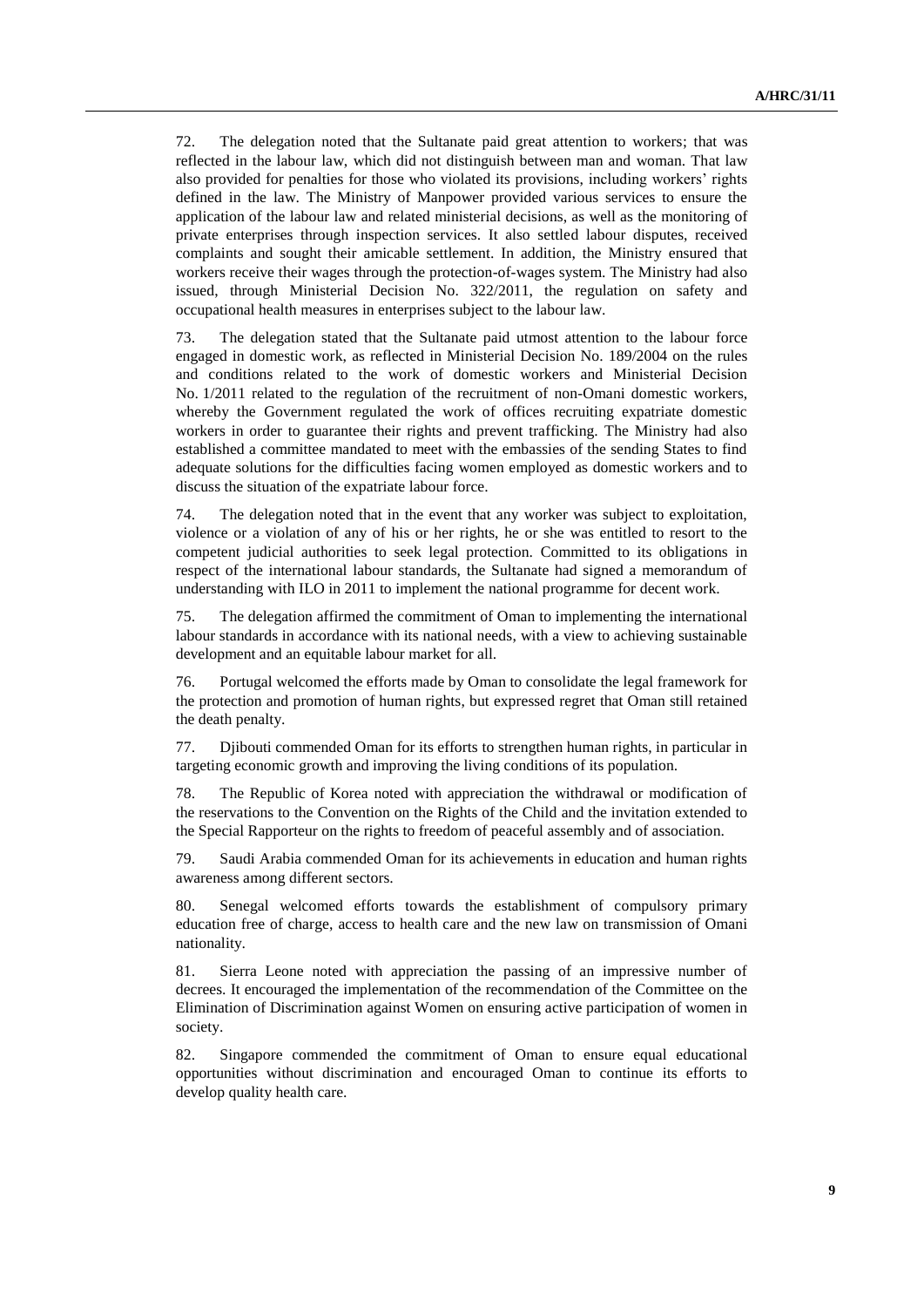83. Slovakia acknowledged efforts to improve the level of protection of children's rights. It encouraged Oman to explore further ways of increasing cooperation with other special procedure mandate holders.

84. Slovenia noted positively the withdrawal of reservations to the Convention on the Rights of the Child, and efforts towards the eradication of child labour. It remained concerned about the lack of legal protection addressing violence against women.

85. Spain acknowledged the progress made in the participation of women in public life and the reform of the law on nationality. It welcomed the visit to Oman of the Special Rapporteur on the rights to freedom of peaceful assembly and of association.

86. Sri Lanka noted the promulgation of the child law, which made education compulsory and free; Health Vision 2050, including strategies for the advancement of women; and the national plan for the elderly.

87. The State of Palestine noted the efforts in strengthening the judiciary to ensure its independence. It commended Oman for making education free and compulsory and for incorporating human rights into the curricula.

88. The Sudan commended Oman for the constitutional, legislative and institutional changes, such as the child law, the law on nationality and the establishment of the general directorate for persons with disabilities.

89. Sweden made recommendations to Oman.

90. Switzerland welcomed the absence, for over 10 years, of executions in Oman. It expressed concern about restrictions on the rights to freedom of expression, association and peaceful assembly.

91. The Syrian Arab Republic noted that Oman had taken on a humanitarian role of bringing religions and cultures together.

92. Tajikistan noted the measures taken in the area of labour, measures to improve the situation of families and measures to improve education through an approach promoting human rights.

93. Thailand acknowledged the progress made in education, health care and social services and welcomed initiatives to promote and empower Omani women.

94. Tunisia noted the adoption of laws to strengthen human rights; the ratification of treaties and the agreement to accede to additional treaties; and the implementation of the strategy for the empowerment of women and persons with disabilities.

95. Turkey encouraged Oman to continue its efforts in the area of women's rights, particularly in respect of women's representation in decision-making mechanisms such as the Shura Council.

96. Turkmenistan noted that Oman enhanced the working conditions of expatriate labourers by issuing legislation and regulations.

97. Ukraine noted the elaboration by Oman of national strategies and plans for the advancement of women, children and elderly persons, for health care and for the combating of human trafficking.

98. The United Arab Emirates commended Oman for the measures taken to achieve human development, in particular through the adoption of a number of national strategies on women, the elderly and children.

99. The United Kingdom of Great Britain and Northern Ireland welcomed the visit to Oman undertaken by the Special Rapporteur on the rights to freedom of assembly and of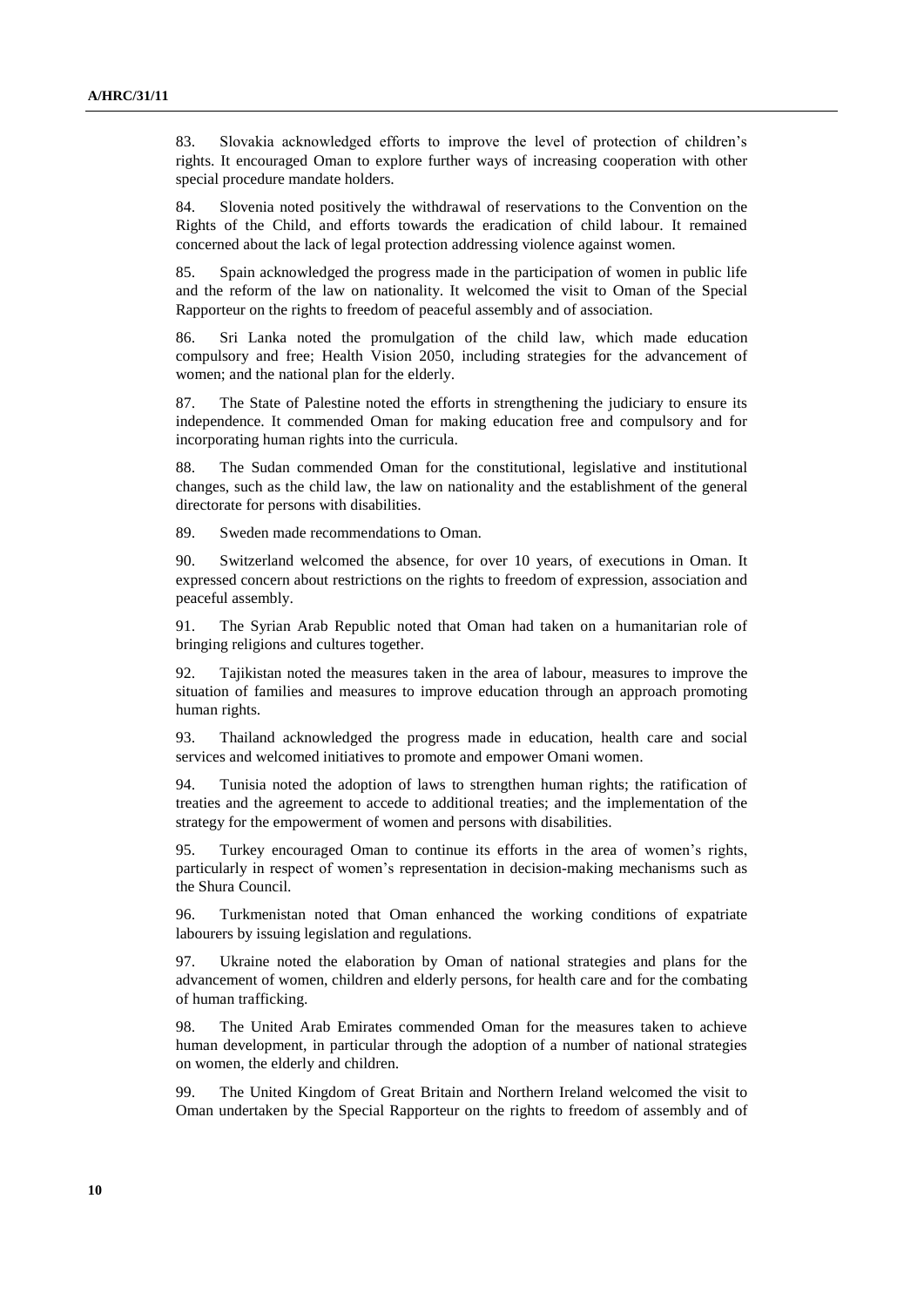association. It encouraged Oman to grant the National Human Rights Commission greater independence.

100. The United States of America remained concerned at the Government's limited efforts to hold forced-labour offenders accountable through criminal prosecution, at the continuing restrictions on freedom of expression and civil society and at the detention of bloggers.

101. The delegation of Oman noted that Omani legislation guaranteed freedom of assembly as long as the assembly was peaceful, did not disturb the public order or jeopardize health and avoided violating others' rights. It explained that the law did not criminalize assembly per se, but rather only in respect of the commission of offences under provisions of the law. In the event that such an offence was committed, a trial in which all legal rights were guaranteed was held.

102. The delegation added that the Omani legislation also guaranteed freedom of association. Although the law on civil associations promulgated through Royal Decree No. 14/2000 made the Ministry of Social Development responsible for receiving applications for the registration of civil associations, it required the Ministry to justify negative decisions in that regard in accordance with article 11 of the law. The law also provided for the possibility, should an application be rejected, for associations to appeal to the Minister within a month from the date of receipt of the refusal decision. In the event the Minister rejected the appeal, the association concerned had the right to appeal the Minister's decision before the independent administrative judiciary court to verify the validity of the administrative decisions. The registration of many associations during the recent period, in various fields and for various purposes, underlined the flexibility and transparency of the registration procedures.

103. The delegation noted that the Sultanate had experience as a leader in integrating human rights in the field of education. The most prominent steps taken in that regard were the issuance of the child law, which made education free and compulsory, and the implementation of the Arab plan for human rights education for the period 2009-2014. The plan was based on several pillars, including the integration of the concepts of human rights in school curricula, the training of staff in human rights education and the dissemination of a culture of human rights.

104. With regard to children with disabilities, the delegation mentioned that the Ministry of Education worked to provide equal educational opportunities for all students in the Sultanate without discrimination. Integration programmes for persons with mental disabilities and hearing impairment were included in elementary education. Further opportunities were provided for the completion of university studies; in that context, a number of deaf students — graduates of the school year 2013/14 — had been sent to the United States of America and Jordan to complete their studies.

105. The delegation noted that the institutions of higher education had introduced the concepts of human rights in their cultural programmes. Moreover, advisory student councils at institutions of higher education had been launched in the academic year 2014/15 with a view to promoting among students the practice of the democratic process.

106. Uruguay expressed hope that Oman would soon implement its decision to accede to the Convention against Torture. It encouraged Oman to ensure the full independence of the National Human Rights Commission.

107. Uzbekistan welcomed the national strategies to protect and promote the rights of children, women, the disabled and the elderly, as well as activities to raise awareness of human rights.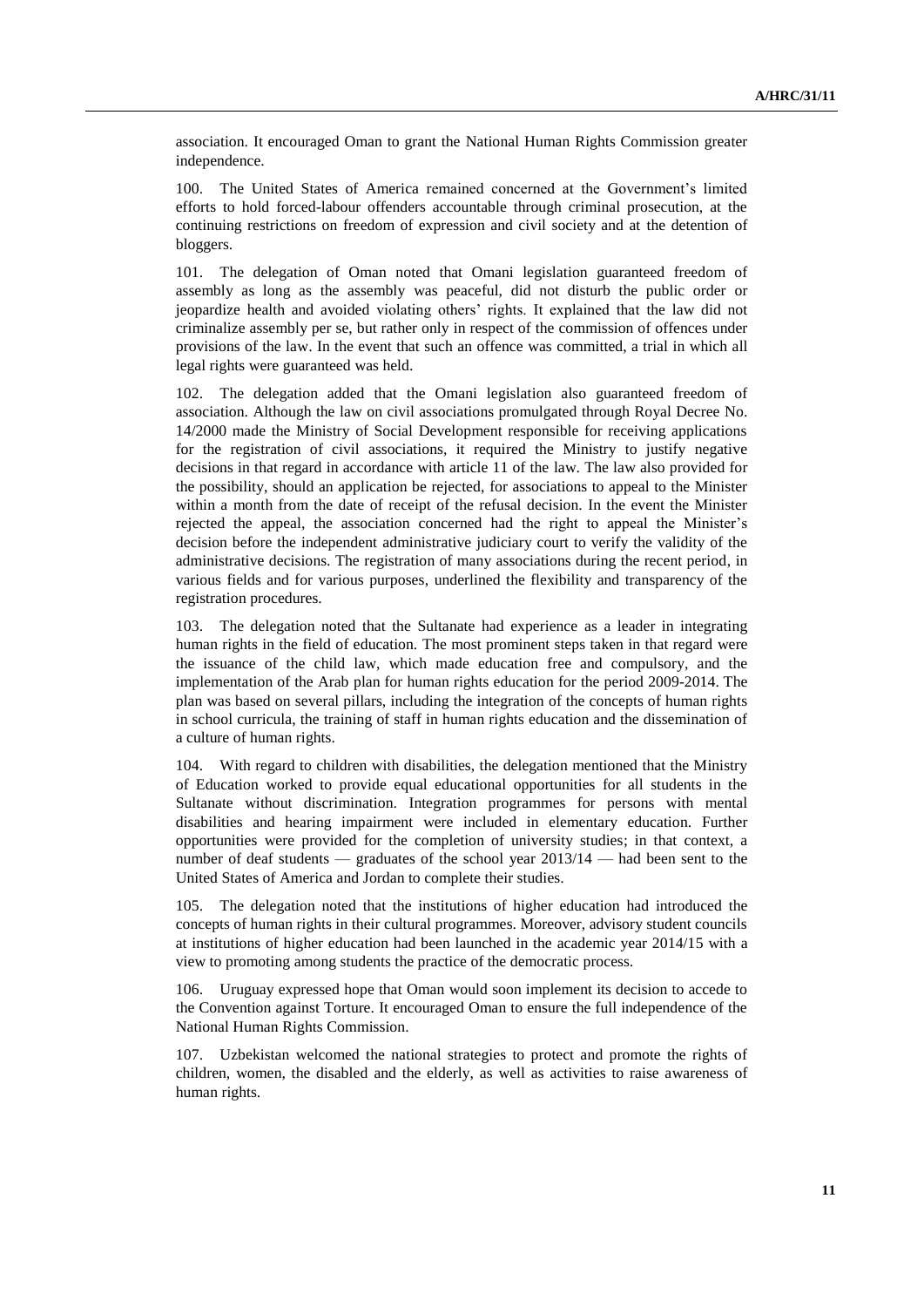108. The Bolivarian Republic of Venezuela highlighted the adoption of the national strategy for the development of women and the decree on free and compulsory education.

109. Viet Nam noted progress regarding children's rights, women, persons with disabilities and human rights education.

110. Yemen welcomed the ratification by Oman of most international human rights instruments and its efforts in promoting the rights of women, children, and persons with disabilities.

111. Afghanistan commended the measures aimed at eradicating illiteracy and ensuring there is no quality gap in education between males and females.

112. Algeria noted the adoption of and amendments to legislation on the judiciary and the fight against corruption. It welcomed the intention of Oman to adopt policies regarding children, women, workers and persons with disabilities.

113. Argentina congratulated Oman for its national strategy for children and the increase in the enrolment of women and girls in all levels of education. It expressed concern about the lack of free compulsory education for all.

114. Australia commended the progress of Oman in providing access to education for women and girls. It was concerned at the restrictions to freedom of expression and assembly.

115. Azerbaijan appreciated the establishment of the ministerial steering committee and executive working group aimed at enabling Oman to fulfil its commitments vis-à-vis human rights mechanisms.

116. Cuba highlighted the progress made by Oman in its health-care system and the guarantee of universal access to quality education.

117. Bangladesh expressed appreciation for the adoption of laws and regulations to develop the labour market in a manner consistent with national requirements and international labour standards.

118. Bhutan noted the steps taken by Oman to address the rights of all children through the promulgation of the children's act. It also expressed appreciation for the policy of providing universal education.

119. Brazil praised Oman for providing financial contributions to OHCHR. It encouraged Oman to ensure that its National Human Rights Commission complied with the Paris Principles.

120. India commended Oman for its achievements in health and education, and encouraged it to continue to take additional measures to promote gender equality.

121. Burundi congratulated Oman for the measures taken to ensure the independence of the judiciary, and for its policies on free education and human rights education.

122. Canada welcomed efforts to strengthen the participation of women during the Shura Council elections and the establishment of a committee to monitor the compliance of Oman with the Convention on the Elimination of All Forms of Discrimination against Women. It expressed concern at limits imposed on freedom of opinion and expression.

123. Chad noted the legislation adopted and measures taken by Oman, such as the nationality law, the labour law, the inclusion of human rights in policies and programmes, and the provision of free and compulsory education.

124. Chile expressed concern about discrimination against women in Oman.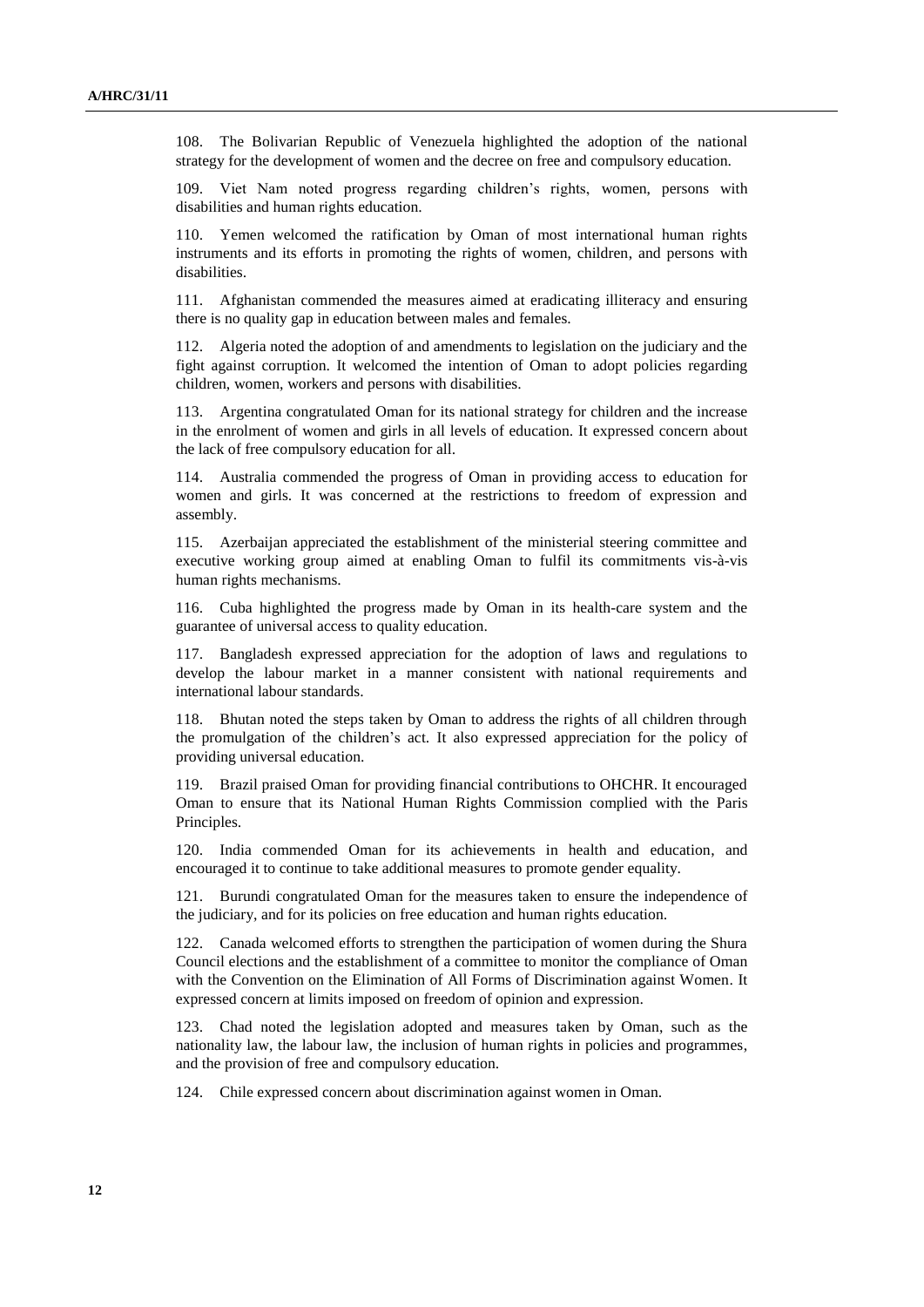125. China commended Oman for the formulation of strategic plans to promote the right to health among women, children, persons with disabilities and other vulnerable groups. It noted positively the drop in illiteracy rates, as well as fairness in education.

126. The Comoros congratulated Oman for its progress in the elimination of all forms of discrimination against women, including in respect of education, training and access to decision-making positions.

127. Morocco welcomed the efforts to enshrine the foundations of the rule of law through judicial reforms, and the adoption of the law that permitted women with foreign husbands to transmit their nationality to their children.

128. In concluding, the delegation of Oman thanked all delegations for their statements and for their recommendations aimed at promoting and protecting human rights. It stated that all of the recommendations would be taken into consideration and that all of the competent authorities would be consulted.

## **II. Conclusions and/or recommendations**\*\*

129. **The following recommendations will be examined by Oman, which will provide responses in due time, but no later than the thirty-first session of the Human Rights Council, in March 2016:**

129.1 **Speed up the accession to the international human rights instruments that were approved in principle and take the necessary measures to apply their provisions (Algeria);**

129.2 **Ratify the outstanding human rights treaties (Slovenia);**

129.3 **Ratify the two 1966 Covenants and their Optional Protocols (Italy);**

129.4 **Ratify the International Covenant on Civil and Political Rights (Australia) (Costa Rica) (Montenegro) (Slovakia) (Slovenia) (United Kingdom of Great Britain and Northern Ireland) (Uruguay);**

129.5 **Ratify the International Covenant on Civil and Political Rights without reservations (Germany) (Switzerland);**

129.6 **Accede to the International Covenant on Civil and Political Rights (Canada);**

129.7 **Consider ratifying the International Covenant on Civil and Political Rights (Ghana);**

129.8 **Consider acceding to the International Covenant on Civil and Political Rights (Republic of Korea);**

129.9 **Continue to positively consider the accession to the International Covenant on Civil and Political Rights (1966) (Viet Nam);**

129.10 **Sign and ratify the International Covenant on Civil and Political Rights (Sierra Leone);**

129.11 **Sign and ratify the Second Optional Protocol to the International Covenant on Civil and Political Rights, aiming at the abolition of the death penalty (Sierra Leone);**

The conclusions and recommendations have not been edited.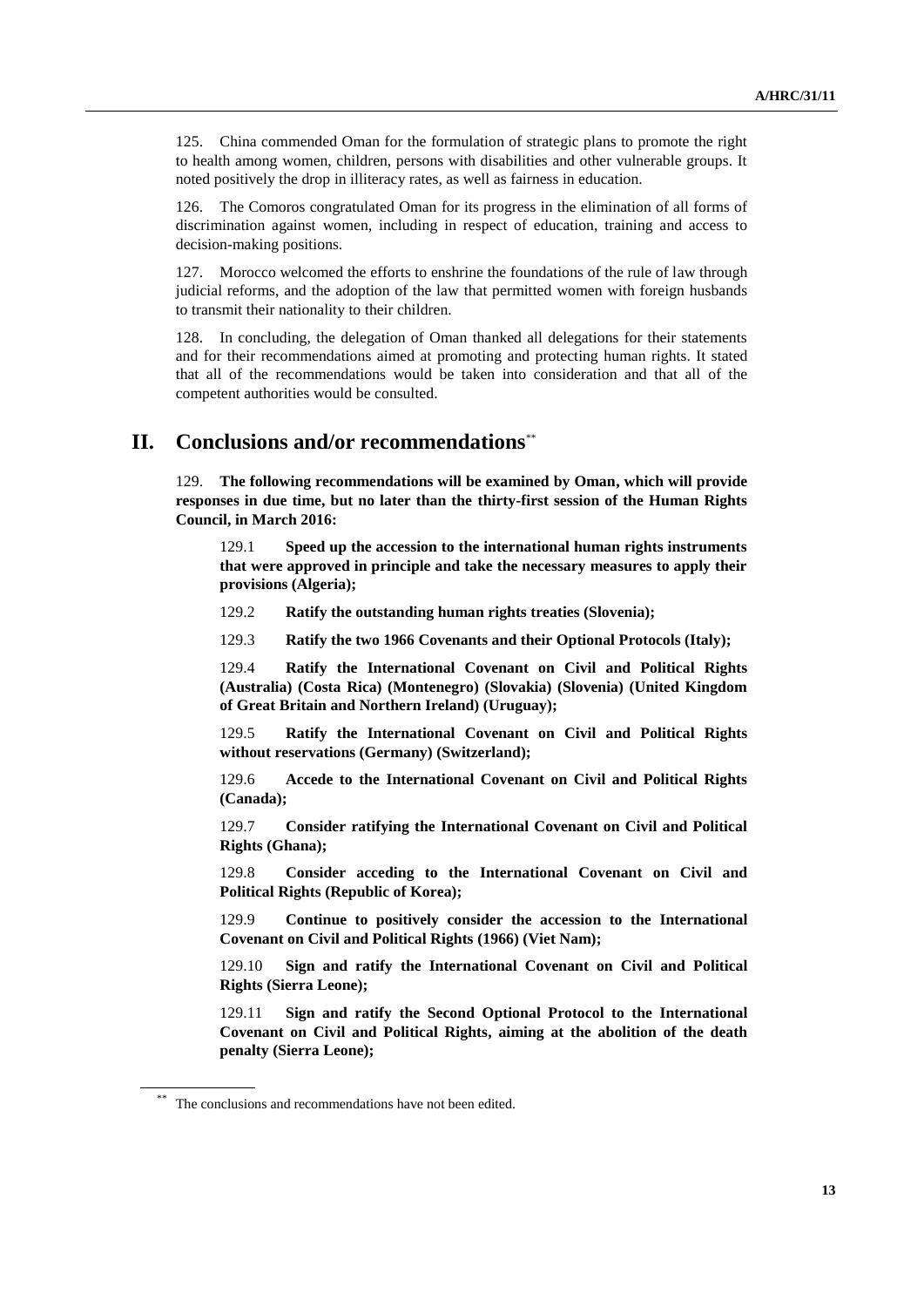129.12 **Accede to the Second Optional Protocol to the International Covenant on Civil and Political Rights, aiming at the abolition of the death penalty (Australia) (France);**

129.13 **Ratify the Second Optional Protocol to the International Covenant on Civil and Political Rights, aiming at the abolition of the death penalty (Portugal);**

129.14 **Ratify the Second Optional Protocol to the International Covenant on Civil and Political Rights, aiming at the abolition of the death penalty (Montenegro);**

129.15 **Consider ratification of the International Covenant on Civil and Political Rights and its Optional Protocol (Namibia);**

129.16 **Ratify the International Covenant on Economic, Social and Cultural Rights (Australia) (Slovakia) (Slovenia);**

129.17 **Accede to the International Covenant on Economic, Social and Cultural Rights (Canada);**

129.18 **Ratify the International Covenant on Economic, Social and Cultural Rights without reservations (Germany);**

129.19 **Sign and ratify the International Covenant on Economic, Social and Cultural Rights (Sierra Leone);**

129.20 **Consider ratifying the International Covenant on Economic, Social and Cultural Rights (Ghana);**

129.21 **Consider acceding to the International Covenant on Economic, Social and Cultural Rights (Republic of Korea);**

129.22 **Pursue the necessary procedure to accede to the International Covenant on Economic, Social and Cultural Rights (1966) (Viet Nam);**

129.23 **Take the necessary measures to accede to the International Covenant on Economic, Social and Cultural Rights of 1966 (Jordan);**

129.24 **Take all appropriate actions in order to become a party to the International Covenant on Economic, Social and Cultural Rights (Cyprus);**

129.25 **Expedite the domestic legal procedures required for early ratification of the International Covenant on Economic, Social and Cultural Rights (India);**

129.26 **Ratify the International Covenant on Economic, Social and Cultural Rights and its Optional Protocol (France) (Portugal);**

129.27 **Ratify the Convention against Torture (Canada) (France) (Slovakia);**

129.28 **Ratify the Convention against Torture, as previously recommended (Denmark);**

129.29 **Ratify the Convention against Torture without reservations (Germany) (Switzerland);**

129.30 **Sign and ratify the Convention against Torture (Sierra Leone);**

129.31 **Pursue the necessary procedure to accede to the Convention against Torture (1984) (Viet Nam);**

129.32 **Take all appropriate actions in order to become a party to the Convention against Torture (Cyprus);**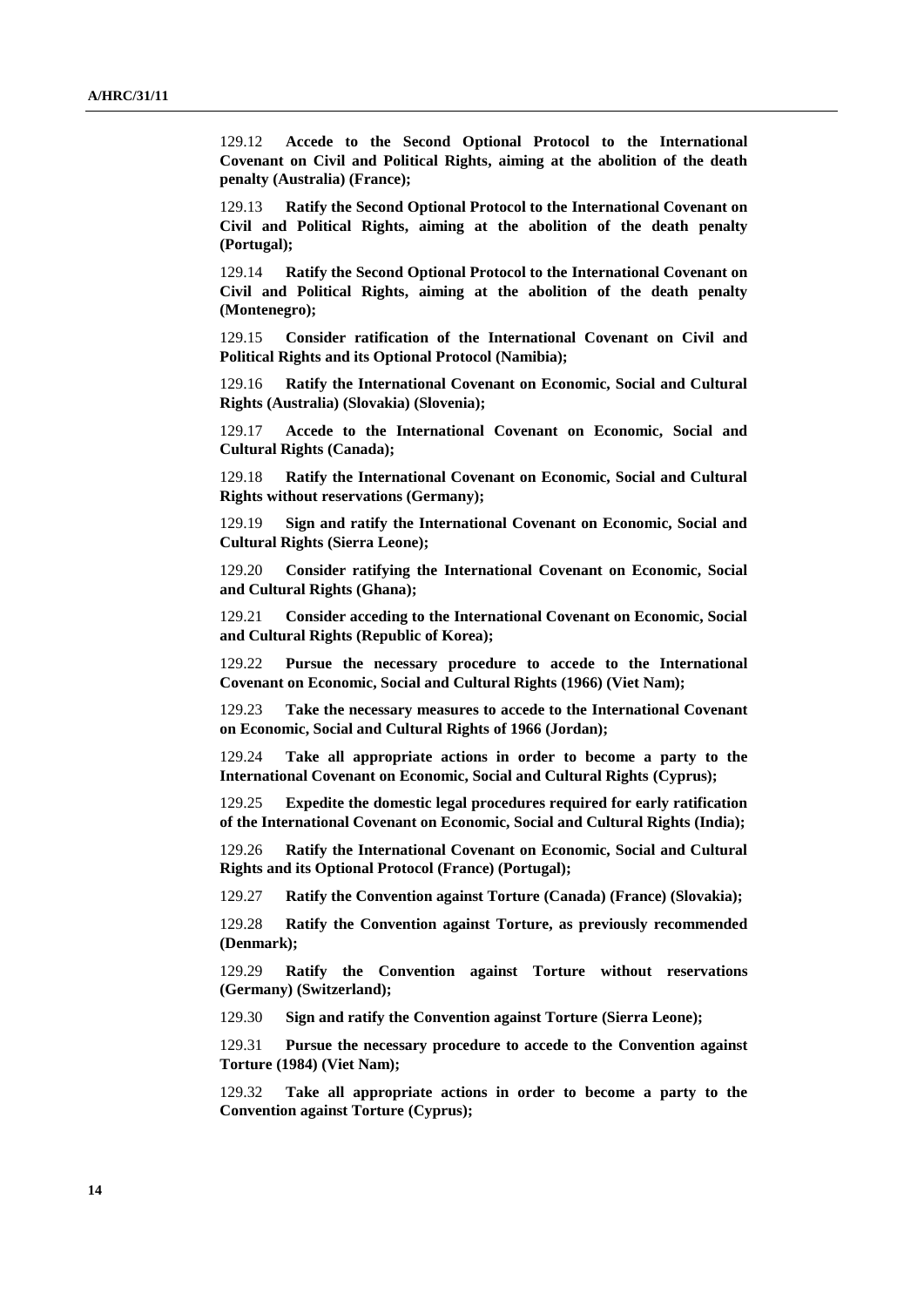129.33 **Consider ratification of the Convention against Torture and its Optional Protocol (Namibia);**

129.34 **Ratify the Convention against Torture and its Optional Protocol (Slovenia) (Portugal);**

129.35 **Ratify the Optional Protocol to the Convention against Torture (Denmark);**

129.36 **Withdraw its reservations to the Convention on the Elimination of All Forms of Discrimination against Women, as supported by Oman during its first cycle universal periodic review (Netherlands);**

129.37 **Take all necessary measures to officially withdraw the reservation from paragraph 4 of article 15 of the Convention on the Elimination of All Forms of Discrimination against Women (Djibouti);**

129.38 **Lift its reservations to paragraph 4 of Article 15 of the Convention on the Elimination of All Forms of Discrimination against Women, not only in practice but also in its legislation (Burundi);**

129.39 **Ratify the Optional Protocol to the Convention on the Elimination of All Forms of Discrimination against Women (France) (Turkey);**

129.40 **Consider the possibility to accede to the Optional Protocol to the Convention on the Elimination of All Forms of Discrimination against Women (Panama);**

129.41 **Withdraw the remaining reservations to the Convention on the Rights of the Child and to the Optional Protocols to the Convention on the Rights of the Child ratified by Oman (Estonia);**

129.42 **Ratify the International Convention for the Protection of All Persons from Enforced Disappearance (Argentina);**

129.43 **Ratify the Optional Protocol to the Convention on the Rights of Persons with Disabilities (Slovenia);**

129.44 **Accede to the International Convention on the Protection of the Rights of All Migrant Workers and Members of Their Families (Nigeria);**

129.45 **Ratify the human rights instruments to which it is not yet party, in particular the International Convention on the Protection of the Rights of All Migrant Workers and Members of Their Families (Honduras);**

129.46 **Consider accession to the International Convention on the Protection of the Rights of All Migrant Workers and Members of Their Families and ILO Convention No. 189 (Philippines);**

129.47 **Ratify the Convention relating to the Status of Refugees and its Protocol (France);**

129.48 **Ratify the Convention relating to the Status of Stateless Persons (France);**

129.49 **Ratify the Rome Statute of the International Criminal Court (Chad) (France);**

129.50 **Take all necessary measures towards ratifying the Rome Statute of the International Criminal Court (Cyprus);**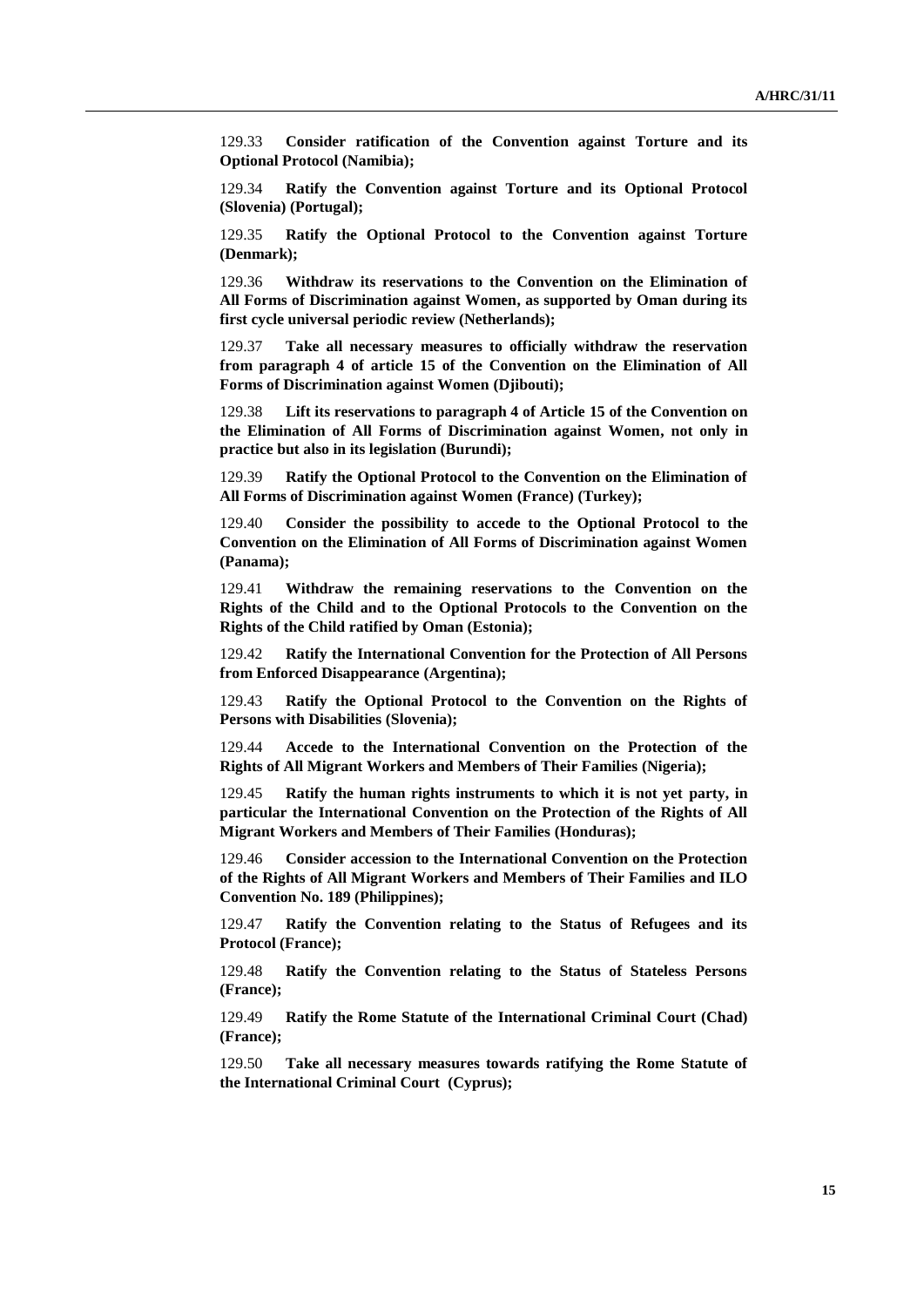129.51 **Ratify and fully align its national legislation with the Rome Statute of the International Criminal Court (Latvia);**

129.52 **Ratify the Rome Statute that it signed on 20 December 2000 (Switzerland);**

129.53 **Ratify and fully align its national legislation with the Rome Statute of the International Criminal Court, and accede to the Agreement on Privileges and Immunities of the Court (Estonia);**

129.54 **Ratify the Rome Statute of the International Criminal Court and implement it fully at national level and accede to the Agreement on the Privileges and Immunities of the International Criminal Court (Slovakia);**

129.55 **Ratify and fully align its national legislation with the Rome Statute of the International Criminal Court (Portugal);**

129.56 **Ratify ILO Conventions No. 87 and No. 98 (Slovenia);**

129.57 **Accede to the International Labour Organization (Nigeria);**

129.58 **Accede to the ILO Convention No. 189 on domestic workers (Senegal);**

129.59 **Ratify the different ILO conventions on the labour market (Chad);**

129.60 **Continue improving the protection of labour rights, in particular regarding foreign and domestic workers, by ratifying and implementing ILO Convention No. 189 concerning Decent Work for Domestic Workers (Germany);**

129.61 **Increase the participation of its citizens in governance in line with the pledge in the previous round of the universal periodic review and support the National Human Rights Commission by ratifying and implementing ILO Convention No. 87 regarding freedom of association and protection of the right to organize (Sweden);**

129.62 **Ratify the Convention against Discrimination in Education (Afghanistan);**

129.63 **Seek means and guarantees to apply the provisions of the Basic Law of the State and its amendments (Syrian Arab Republic);**

129.64 **Continue strengthening domestic legislation in light of recognized international human rights standards, including the Convention on the Rights of the Child (Islamic Republic of Iran);**

129.65 **Include an explicit provision in the Omani domestic legislation on prohibition of discrimination against women in all areas of life, including in the private sphere (Portugal);**

129.66 **Put in place policies, legal frameworks and executive actions for human development and empowerment of women (Costa Rica);**

129.67 **Further revise the current legislation on personal status, nationality, employment and education in order to reinforce non-discrimination against women (Italy);**

129.68 **Consider amending its domestic laws to grant Omani women equal rights with men with regard to transmission of their nationality to their children, as previously recommended (Republic of Korea);**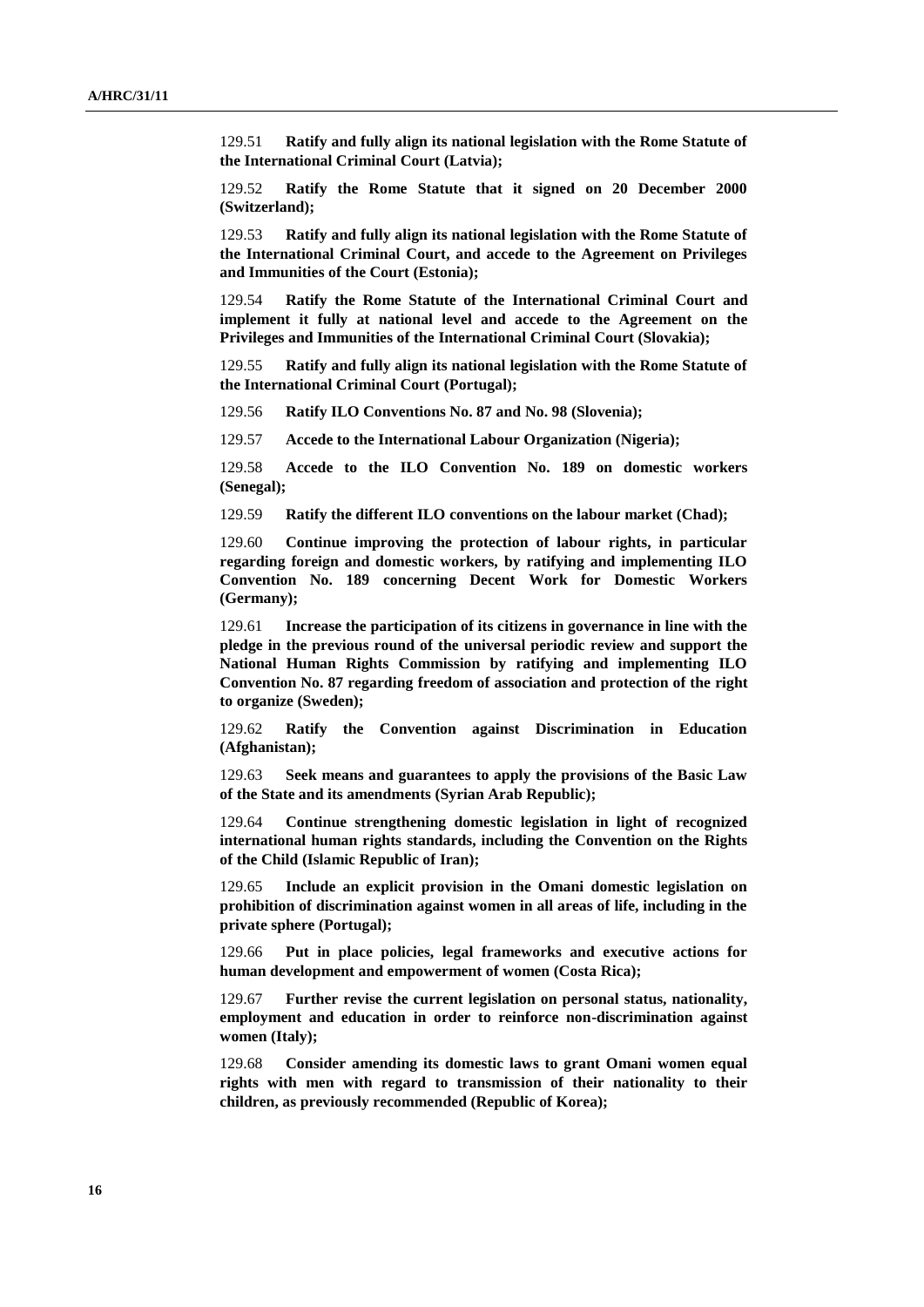129.69 **Review its Nationality Law in order to ensure that an Omani mother has the right to confer the Omani citizenship to her children without discrimination (Portugal);**

129.70 **Take further measures to eradicate discrimination against women, as prescribed by Article 17 of the Omani Basic Statute of the State, as well as by the positive remarks made during the previous round of the universal periodic review in 2011, by considering the withdrawal of its reservation to Article 9 of the Convention on the Elimination of All Forms of Discrimination against Women and allowing women to pass on their citizenship to their children in the same manner as men (Sweden);**

129.71 **End discrimination against women and girls in accordance with the Convention on the Elimination of All Forms of Discrimination against Women and allow women to pass on their nationality in an equal manner with men (Iceland);**

129.72 **End discrimination in law and practice against women and girls, including by allowing women to pass their nationality onto their children in an equal manner with men (Ireland);**

129.73 **Modify the law on citizenship to grant women the right to transmit the Omani nationality to their children (France);**

129.74 **Amend the provisions of the Nationality Law to ensure that women are granted equality with men in conferring nationality to their children (Canada);**

129.75 **Adopt legal measures to ensure equality between men and women regarding nationality rights (Chile);**

129.76 **Take active steps to amend or repeal all discriminatory provisions that prevent women acquiring, retaining and transferring citizenship on equal basis with men and ensure the effective implementation of the provisions of the Convention on the Elimination of All Forms of Discrimination against Women (Namibia);**

129.77 **Take further concrete measures to advance the personal status of women, including their right to transfer nationality to their children (Norway);**

129.78 **Revise the Omani Nationality Law, to guarantee citizenship for children born to non-Omani fathers (Sierra Leone);**

129.79 **Amend the Nationality Code to eliminate the possibility that the withdrawal of the Omani nationality would lead to cases of statelessness (France);**

129.80 **Take steps to eliminate violence against women and include in the legislation an explicit prohibition on discrimination against women (Mexico);**

129.81 **Adopt legislation to prevent and combat violence against women and domestic violence (Italy);**

129.82 **Pass a law to criminalize violence against women explicitly (Chile);**

129.83 **Ensure by law the effective protection of women against genderbased violence, including domestic violence, sexual harassment, and marital rape (Slovenia);**

129.84 **Continue to make efforts to eliminate female genital mutilation by enacting legislation which prohibits this practice and adopt a National Action**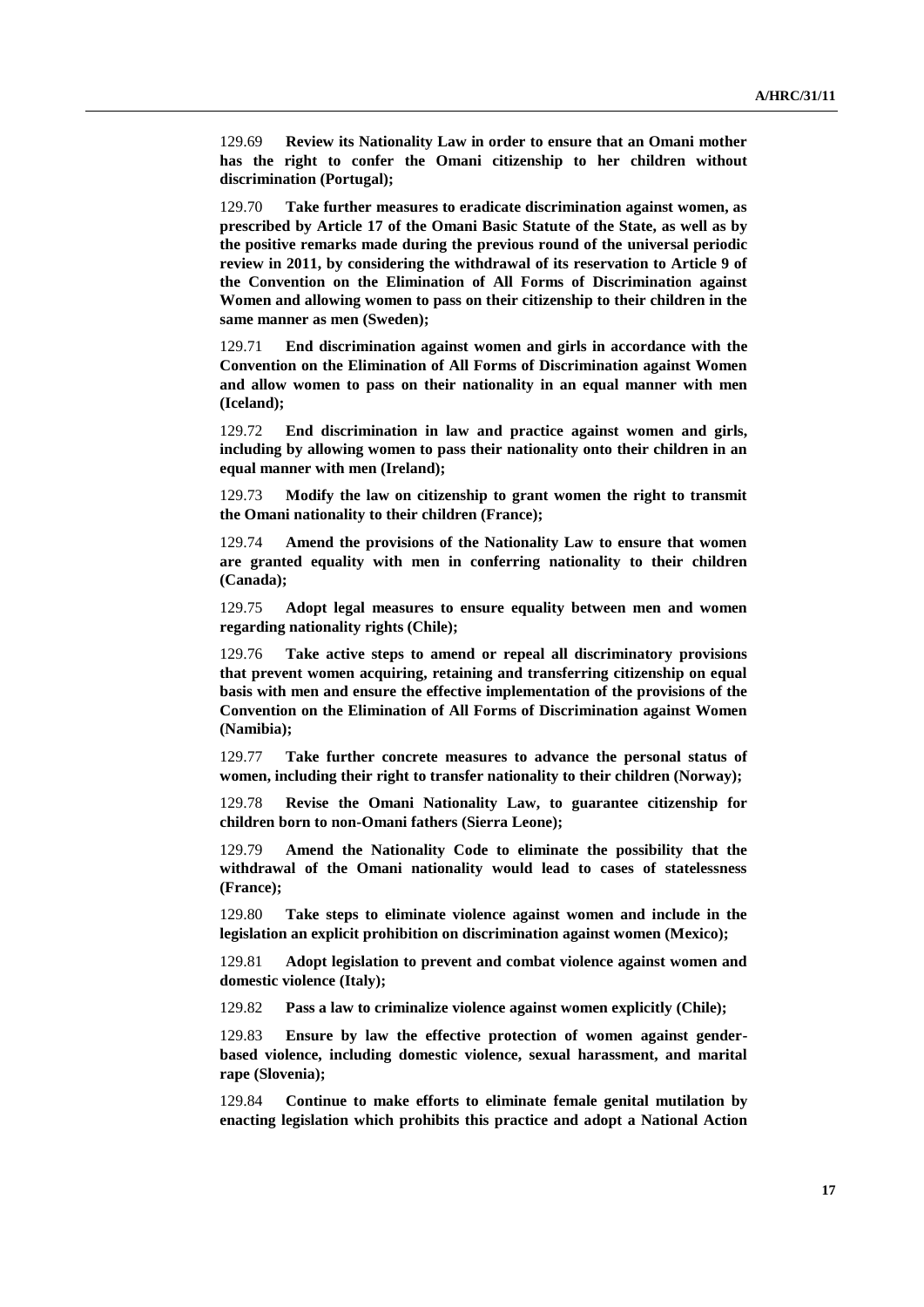**Plan to increase awareness among women of the harmful consequences of the practice of female genital mutilation (Italy);**

129.85 **Consider withdrawing reservations to the Convention on the Elimination of All Forms of Discrimination against Women and to adopt and implement specific legislation to prevent and counter violence against women, including domestic violence, and to create an institutional framework dedicated to receiving complaints, to ensuring the effective protection of women who suffered or are at the risk of suffering from violence and to provide compensation and accountability against perpetrators (Brazil);**

129.86 **Further ensure, in accordance with the positive stated ambitions in the previous round of the universal periodic review and Omani practice, the well-being of Omani girls by formally and explicitly encoding the prohibition against female genital mutilation into the Child Law, accompanied by a public information campaign (Sweden);**

129.87 **Continue efforts to close the gender gap, especially in workforce participation and equality before the law (Australia);**

129.88 **Strengthen its efforts to ensure that youth and children who come into contact with the justice system enjoy adequate protection and are subject to courts specialized in juvenile justice (Thailand);**

129.89 **Undertake a process with a view to repealing the legislation that criminalizes homosexuality and adopt measures to combat discrimination on the ground of sexual orientation (Mexico);**

129.90 **Safeguard the right to opinion and speech, as prescribed by Article 29 of the Omani Basic Statute of the State, by reviewing current legislation and working towards specifying its limits and boundaries in a clear and consistent manner (Sweden);**

129.91 **Adopt and implement a national legislation with the view to provide public access to information, including governmental information (Ukraine);**

129.92 **Revise its Law to Counter Information Technology Crimes to protect online expression and allow internet access without blocking content (United States of America);**

129.93 **Reform civil society laws to establish a streamlined legal framework through which independent organizations can register, and to allow these organizations to accept assistance and contributions from foreign sources (United States of America);**

129.94 **Continue its efforts to enhance the working conditions of expatriate labourers by issuing legislation and regulations to promote and protect the rights of expatriate workers in Oman Labour Law (Turkmenistan);**

129.95 **Consider participating in solving the problems of refugees from the Middle East region that are forced to seek asylum abroad. In this regard, elaboration of the national legislation on refugees could be advisable (Ukraine);**

129.96 **Recommend that the National Committee to Combat Human Trafficking carry out further efforts to implement its mandate, taking into account the standards contained in the international and regional conventions to which Oman is a party (Qatar);**

129.97 **Allow the National Human Rights Commission to function in an independent manner in full compliance with the Paris Principles (Ghana);**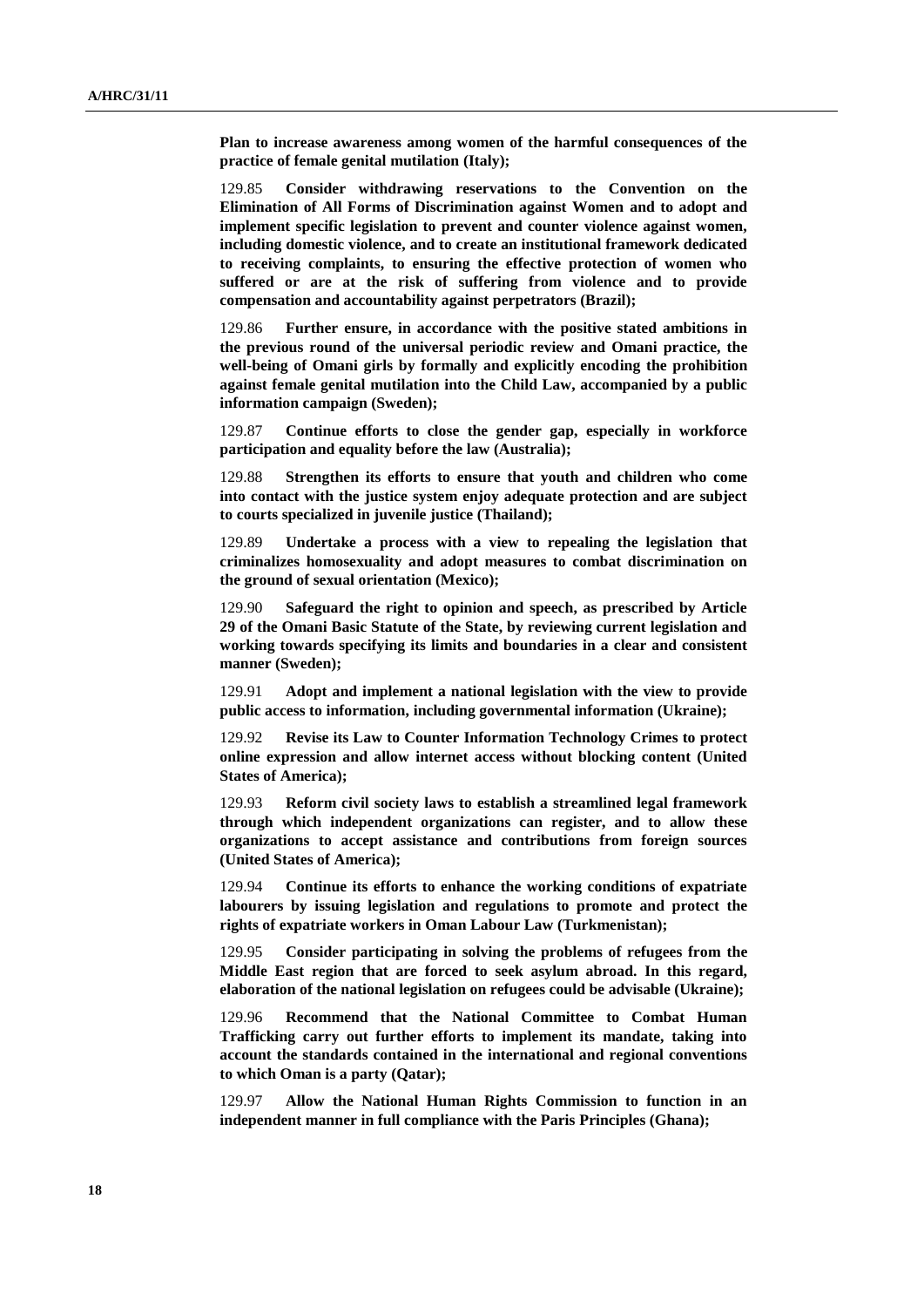129.98 **Ensure that the National Human Rights Institution is in full compliance with the Paris Principles and has a broad and inclusive human rights mandate (Sierra Leone);**

129.99 **Reform the status of the National Commission of Human Rights in line with the Paris Principles, thereby guaranteeing its independence (Spain);**

129.100 **Ensure the institutionalization of an independent national human rights commission in accordance with the Paris Principles (Chile);**

129.101 **Continue the significant reforms that have been already implemented to enable the National Human Rights Commission to be in conformity with the Paris Principles (Comoros);**

129.102 **Continue forward with the humanitarian efforts undertaken by the Omani Charitable Organization (United Arab Emirates);**

129.103 **Continue efforts to develop laws and legislation to bring them in line with international texts and strengthen efforts in education (Morocco);**

129.104 **Develop a mainstreaming strategy for women's rights, to be applied to policies in all fields, with a view to ensure gender equality (Turkey);**

129.105 **Continue to strengthen its policies and programmes for enhancing women's rights, empowerment and equality in accordance with its sociocultural and national context (Bangladesh);**

129.106 **Continue to adopt policies and legislations to guarantee the equality for women in all spheres and that they benefit from judicial remedies against any discriminatory practice or violence (Honduras);**

129.107 **Adopt concrete policy measures to eradicate the clandestine practice of female mutilation and to allocate human and financial resources to relevant authorities to succeed (Honduras);**

129.108 **Redouble efforts to effectively end the practice of female genital mutilation, in line with recommendations by the Committee on the Rights of the Child (Slovenia);**

129.109 **Continue to carry out various programs for the advancement of the status of women and children in the Sultanate (Bahrain);**

129.110 **Continue its positive measures in the advancement of women and children in the country including by ensuring effective implementation of its policies and programmes (Malaysia);**

129.111 **Enhance its awareness-raising campaign to combat negative stereotyping against women and prohibit violence against women (Malaysia);**

129.112 **Intensify the efforts and the measures taken to protect women rights in an effective way which corresponds with the culture of the society (Saudi Arabia);**

129.113 **Establish a coordinated general strategy on gender issues in all public institutions (Chile);**

129.114 **Continue including young people in the democratic process through the commission established for this purpose (Democratic People's Republic of Korea);**

129.115 **Continue to seriously combat trafficking in persons, implementing legislation in this area, the National Plan against Trafficking in persons (2008-**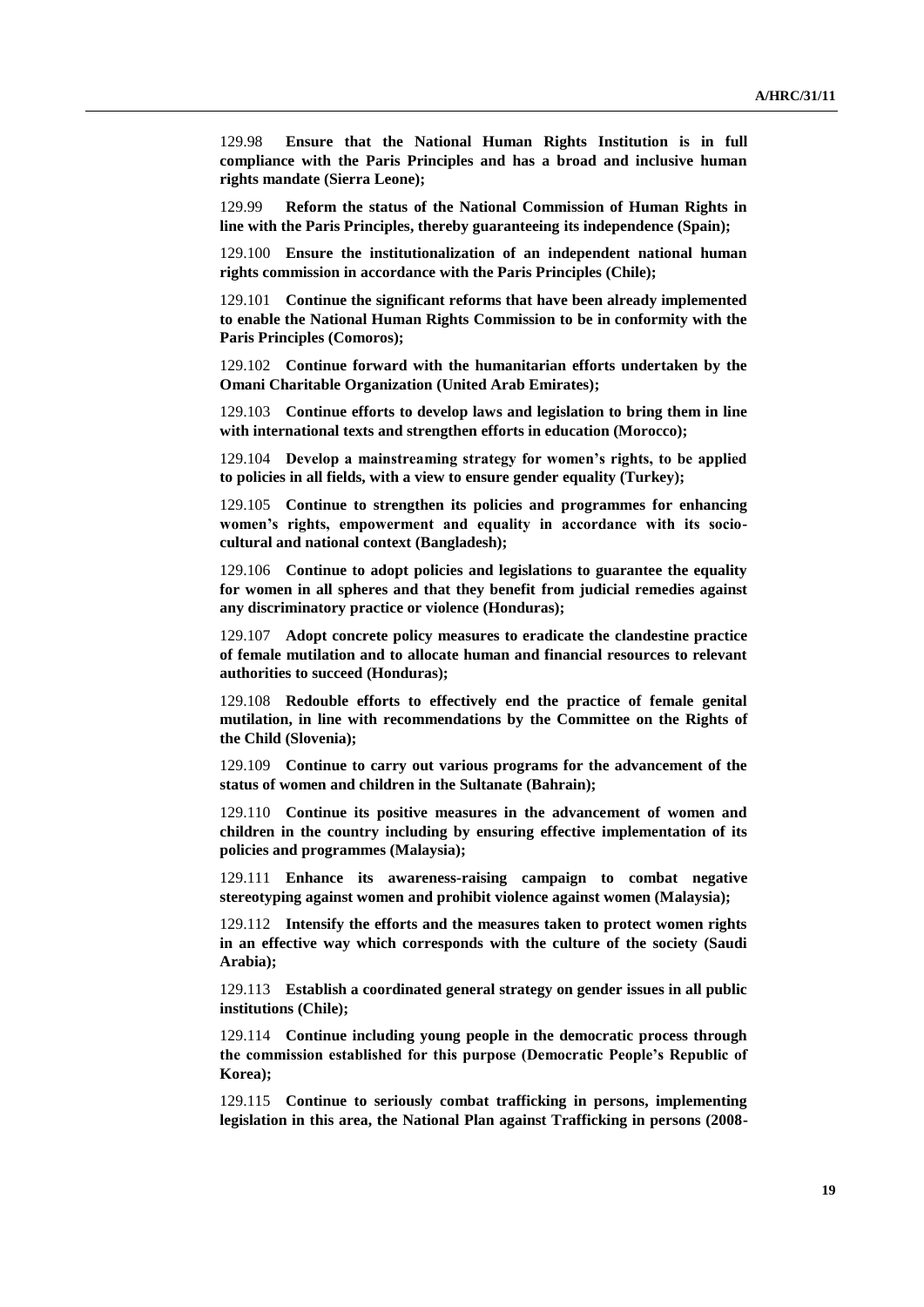**2016), the on-line police system to receive complaints of victims of trafficking in persons and to fight this scourge (Cuba);**

129.116 **Implement what came in the women's and children's strategies, and the development of policies and programs that promote these two issues (Kuwait);**

129.117 **Continue strengthening practical measures to bring about effective implementation of the Children's Act (Bhutan);**

129.118 **Thoroughly implement the Child Law and strengthen awarenessraising campaigns to promote children's rights (Slovakia);**

129.119 **Ensure effective monitoring of the electronic wage protection system at national level and extend its implementation to all companies based in Oman (Turkey);**

129.120 **Continue to address the challenges which impede progress in human rights (Cuba);**

129.121 **Pursue the strengthening of the capacity-building of country's qualified specialists and managers working in the human rights field (Viet Nam);**

129.122 **Raise the level of human rights awareness among members of society (Bahrain);**

129.123 **Enhance its efforts to promote and raise awareness of the culture of human rights (Sudan);**

129.124 **Launch media campaigns to raise awareness of human rights (State of Palestine);**

129.125 **Continue raising awareness of the culture of human rights (Lebanon);**

129.126 **Exchange information and opinions with States to achieve the best practices on human rights issues (Kuwait);**

129.127 **Continue its engagement with the human rights mechanisms of the United Nations for the protection and promotion of human rights and consider the issuance of a standing invitation to these human rights mechanisms (Azerbaijan);**

129.128 **Extend a standing invitation to all special procedures (Spain);**

129.129 **Strengthen cooperation with the special procedures of the Human Rights Council by extending a standing invitation to all the special procedures mandate holders (Latvia);**

129.130 **Adopt measures to address all forms of discrimination — such as against women or religious minorities — including support to public debates, awareness-raising campaigns and steps towards the revision of discriminatory provisions in the legislation (Czech Republic);**

129.131 **Further work to achieve effective equality between men and women, particularly when it comes to laws governing divorce, inheritance and custody of children (Uruguay);**

129.132 **Adopt the necessary measures to abolish the death penalty (Mexico);**

129.133 **Adopt a moratorium on the death penalty (Costa Rica);**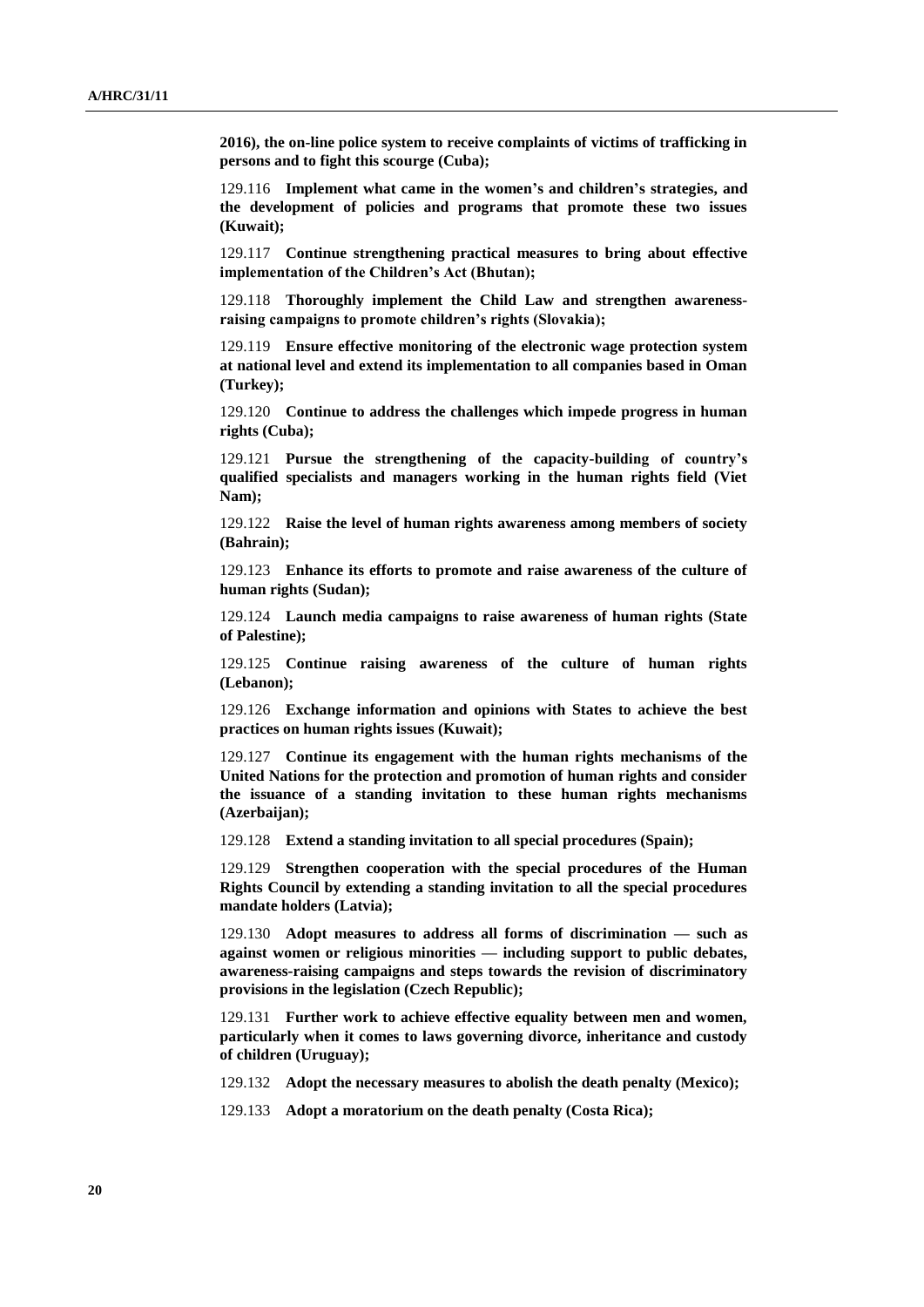129.134 **Announce a moratorium on the application of the death penalty with a view to its abolition in law (France);**

129.135 **Adopt a moratorium on the death penalty with a view to abolishing capital punishment in national legislation (Italy);**

129.136 **Establish a moratorium on the death penalty as an interim measure towards its total abolition (Portugal);**

129.137 **Establish an official moratorium on the use of the death penalty with a view to abolishing it (Slovenia);**

129.138 **Consider the possibility to establish a moratorium on the application of the death penalty, and commute death sentences to prison sentences (Spain);**

129.139 **Establish a de jure moratorium on the death penalty and a commutation of all capital sentences with a view to its future abolition (Switzerland);**

129.140 **Ensure that foreign nationals in detention have access to consular assistance by establishing measures that could facilitate timely issuance of permits for prison visits by consular authorities (Philippines);**

129.141 **Increase its efforts for more attention to child issues (Iraq);**

129.142 **Explicitly prohibit all corporal punishment of children in all settings, including the home (Estonia);**

129.143 **Continue efforts to prohibit child labour (Georgia);**

129.144 **Organize awareness-raising programmes in favour of public as well as local and national authorities on issues related to combating human trafficking and relevant laws (Islamic Republic of Iran);**

129.145 **Strengthen measures to combat human trafficking and take measures to protect victims of trafficking (Sri Lanka):**

129.146 **Increase efforts aiming at building the capacity of the judicial personnel technically and administratively (State of Palestine);**

129.147 **Increase human rights training and awareness-raising programmes for prosecution and judicial officers and the media (Egypt);**

129.148 **Implement training programs on human rights to further increase awareness of civil servants, including law enforcement and justice system personnel (Uzbekistan);**

129.149 **Continue its efforts to organise intensive courses for members of the public prosecutor office in the field of human rights, in line with the steps being made for the independence of the public prosecutor and to separate it from the police (Yemen);**

129.150 **Enhance efforts in a way which guarantees combatting corruption as the government amended its financial and administrative bureau and expand its mandate in accordance with the sultanate decree 27 of 2011 (Iraq);**

129.151 **Continue its efforts to protect freedoms and to strengthen human rights (Lebanon);**

129.152 **Continue in its efforts in protecting general freedoms and basic rights in all areas that the Constitution emphasised in harmony with the principles of human rights (United Arab Emirates);**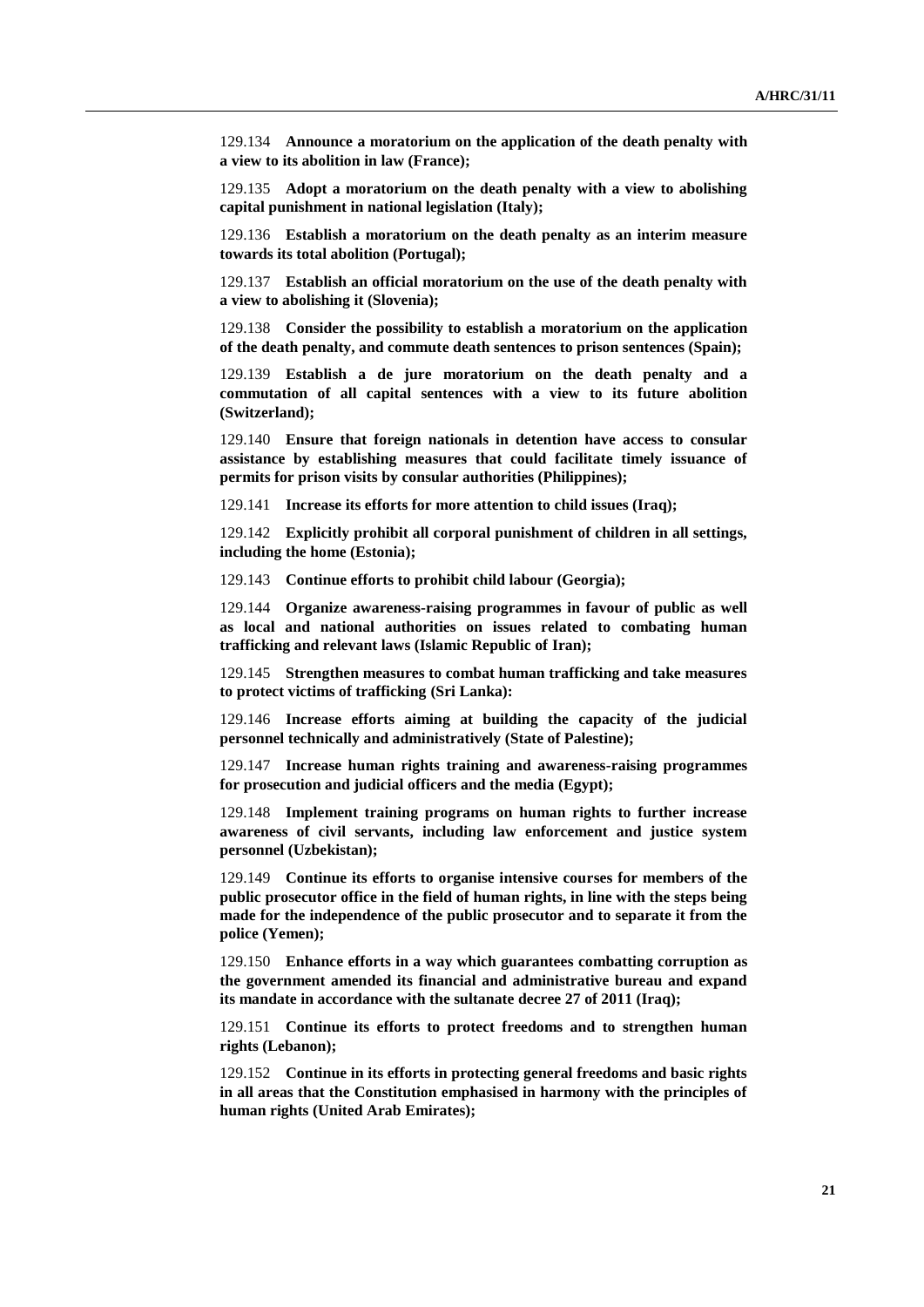129.153 **Ensure the full enjoyment of the rights to freedom of expression, association and peaceful assembly, including those of human rights activists, journalists and users of social networks, so that they no longer have to fear being arrested, detained, harassed or intimidated (Switzerland);**

129.154 **Improve protection of the rights to freedom of expression, assembly and association, by amending the Press and Publications Law and the Civil Societies Law in line with international standards and by accepting the recommendations by the Special Rapporteur on the rights to freedom of peaceful assembly and of association in 2014 (United Kingdom of Great Britain and Northern Ireland);**

129.155 **Ensure that all criminal law provisions, including Articles 126, 135, 137 and 173 of the Penal Code, which impose harsh penalties for a wide range of legitimate expression, are fully consistent with the full enjoyment of the right to freedom of opinion and expression, and the right to freedom of peaceful assembly and association (Canada);**

129.156 **Guarantee that the law on media and publications enables full exercise of freedom of expression, in particular on the Internet (France);**

129.157 **Keep up with the environment of freedom of publication and freedom of expression (Libya);**

129.158 **Demonstrate the Government's commitment to uphold international human rights standards by ensuring full respect for the rights of citizens to freedom of speech and peaceful assembly (Ghana);**

129.159 **Amend the relevant labour laws to enhance the protection of the human rights of all migrant workers (Ghana);**

129.160 **Guarantee in legislation and in practice the right to peaceful assembly for all, without exceptions, regardless of nationality (Chile);**

129.161 **Take steps to guarantee the right to peaceful assembly for its citizens (Namibia);**

129.162 **Facilitate procedures for holding peaceful protests and refrain from criminally punishing the exercise of the right to peaceful assembly, including through unregistered peaceful assemblies (Czech Republic);**

129.163 **Properly investigate cases of the excessive use of force by law enforcement officials against protestors in 2011 and 2012, including prosecuting and punishing all those responsible (Czech Republic);**

129.164 **Guarantee in law and in practice the freedom of peaceful assembly and of association and remove all restrictions placed on the right to peaceful protests (Estonia);**

129.165 **Guarantee the full exercise of freedom of association, promote and facilitate the activities of all non-governmental organizations (France);**

129.166 **Amend article 134 of the Penal Code of Oman and any other legislation that disproportionately restricts the right to freedom of association (Iceland);**

129.167 **Implement the recommendations of the Special Rapporteur on the rights to freedom of peaceful assembly and of association (Netherlands);**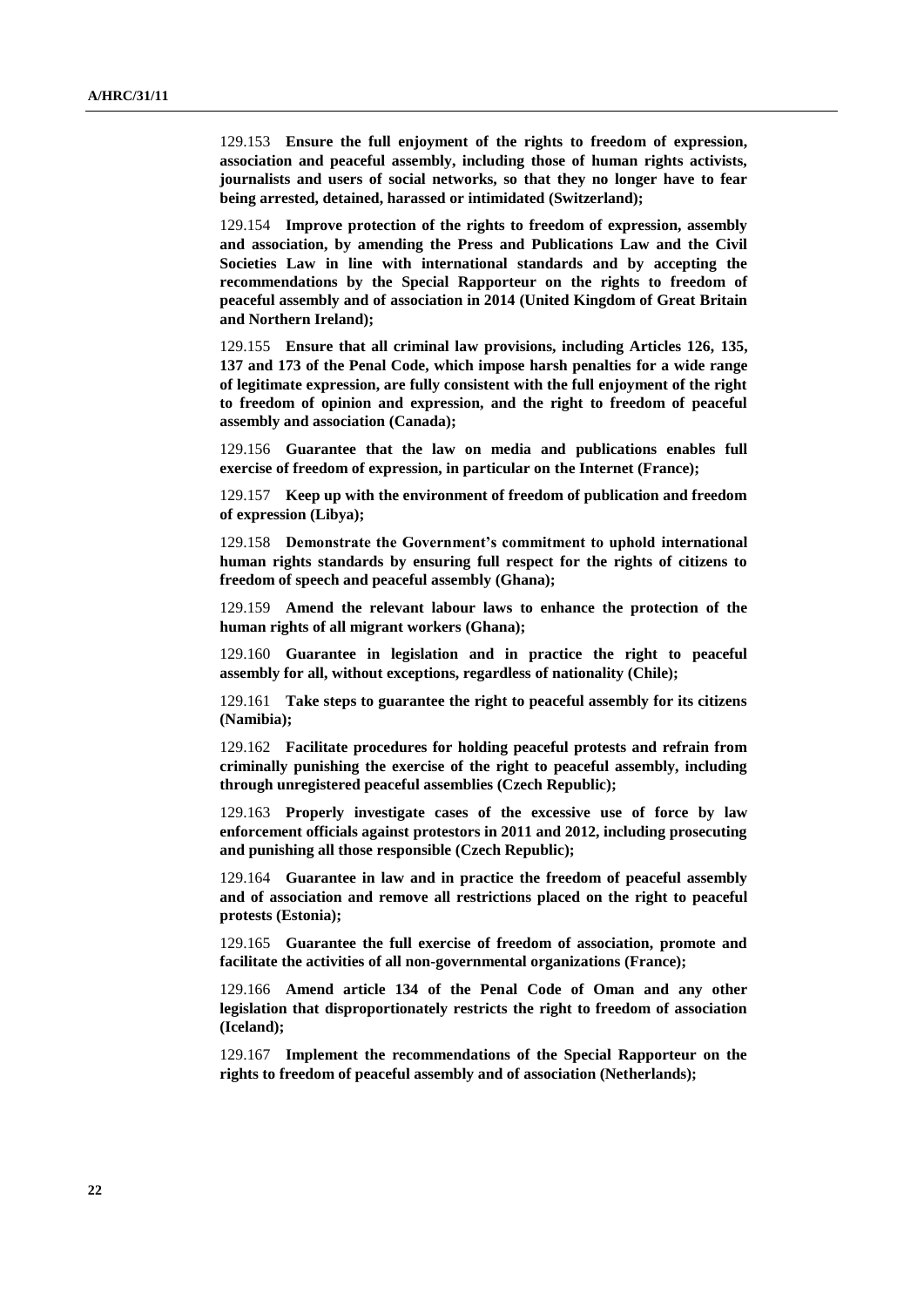129.168 **Fully and effectively implement the recommendations by the Special Rapporteur on the rights to freedom of peaceful assembly and of association, following his mission to Oman in September 2014 (Republic of Korea);**

129.169 **Implement the recommendation of the Special Rapporteur on the rights to freedom of peaceful assembly and of association to extend the guarantee of peaceful assembly to non-Omani citizens (Sierra Leone);**

129.170 **Review its legislative measures and practices in relation to freedom of peaceful assembly and association, with regard to the report of the United Nations Special Rapporteur on the rights to freedom of peaceful assembly and of association following his mission in September 2014 (Australia);**

129.171 **Amend or, at least, abstain from applying any law or measure which might endanger the right to life, to freedom and to physical integrity of individuals for reasons associated with their alleged or perceived sexual orientation or gender identity (Brazil);**

129.172 **Enact a law on access to freedom of information in line with international standards (Chile);**

129.173 **Allow for a more open expression of individual opinions, allow civil society organisations to develop and allow public expression of popular demands (Norway);**

129.174 **Support the efforts of civil society in strengthening human rights through specifying the necessary resources to implement its activities in spreading awareness on the principles of human rights (Iraq);**

129.175 **Provide more support to civil society associations (Bahrain);**

129.176 **Take measures to protect rights activists and remove any impediments to the work of political opposition parties, human rights groups, and other independent civil society organizations (Ireland);**

129.177 **Take new measures to eliminate all forms of discrimination against women and to promote their participation in public life, including in decisionmaking positions and governmental functions (Spain);**

129.178 **Provide more opportunities to women to be represented in high-level government posts (Georgia);**

129.179 **Continue the efforts aimed at empowering and protecting women's rights, in addition to empowering women socially and politically (Jordan);**

129.180 **Increase the space for the representation of women in senior government positions (Lebanon);**

129.181 **Take additional efforts towards the participation of women in the area of political life (Libya);**

129.182 **Strengthen efforts to promote the active presence of women in society and in political life, including by combating stereotypes through awarenessraising campaigns (Turkey);**

129.183 **Increase the representation of women in high government positions and elected councils (Algeria);**

129.184 **Take steps to increase women's participation in elections to the Shura Council, both as voters and candidates, and to widen the participation of all citizens in the decision-making processes (Czech Republic);**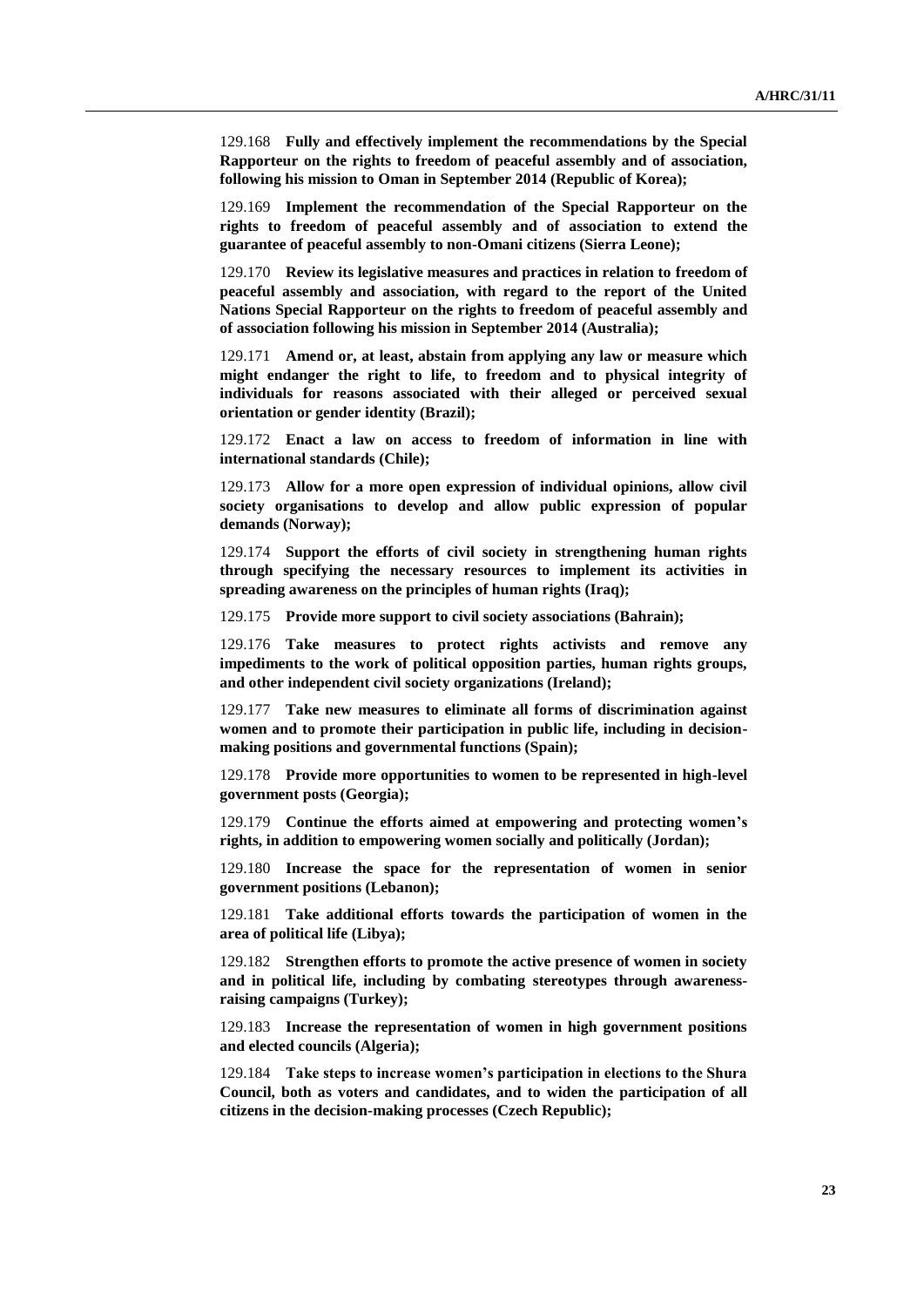129.185 **Continue the efforts aiming at economic growth in the country (Pakistan);**

129.186 **Continue efforts to promote and strengthen human rights, in particular by focusing on the economic growth and by improving the well-being of the population (Djibouti);**

129.187 **Continue making further efforts to promote the enjoyment of economic, social and cultural rights (Qatar);**

129.188 **Take steps to ensure the successful implementation of the various programmes in accordance with its social security law (Brunei Darussalam);**

129.189 **Continue the establishment of development programmes, especially in rural areas (Brunei Darussalam);**

129.190 **Continue the practices of valuing social dialogue and promoting the concept of tolerance in Omani culture (Turkmenistan);**

129.191 **Continue strengthening its excellent programmes for social protection, working for the achievement of welfare and the best possible standard of living for its people (Bolivarian Republic of Venezuela);**

129.192 **Continue its efforts aiming at providing adequate housing to all its citizens (United Arab Emirates);**

129.193 **Continue to work collaboratively with the private sector and relevant stakeholders in protecting the labour rights (Thailand);**

129.194 **Continue to make efforts to enhance the awareness among workers and employers on laws and rules on labour by implementing concrete programmes for awareness-raising (Tajikistan);**

129.195 **Continue efforts to improve labour relations system through the development of social dialogue between the Government and the organizations of employers and workers (Uzbekistan);**

129.196 **Increase efforts to investigate and criminally prosecute forced labour offenses and sentence convicted offenders to adequate terms of imprisonment (United States of America);**

129.197 **Strengthen the mechanism dealing with expatriate workers to meet the service requirements and to protect their rights according to its Labour Law (Brunei Darussalam);**

129.198 **Step up its efforts in promoting and protecting human rights of migrant workers in the country (Indonesia);**

129.199 **Continue its policies to improve access to education for all, including for migrant workers and members of their families (Indonesia);**

129.200 **Continue increasing the rate of women in the workforce in the civil service sector and further enabling women in the labour area (Democratic People's Republic of Korea);**

129.201 **Abolish the kafala system which restricts rights of foreign workers and their access to redress mechanisms and make them vulnerable to various forms of abuse (Czech Republic);**

129.202 **Continue its efforts in addressing the welfare of foreign workers (Bangladesh);**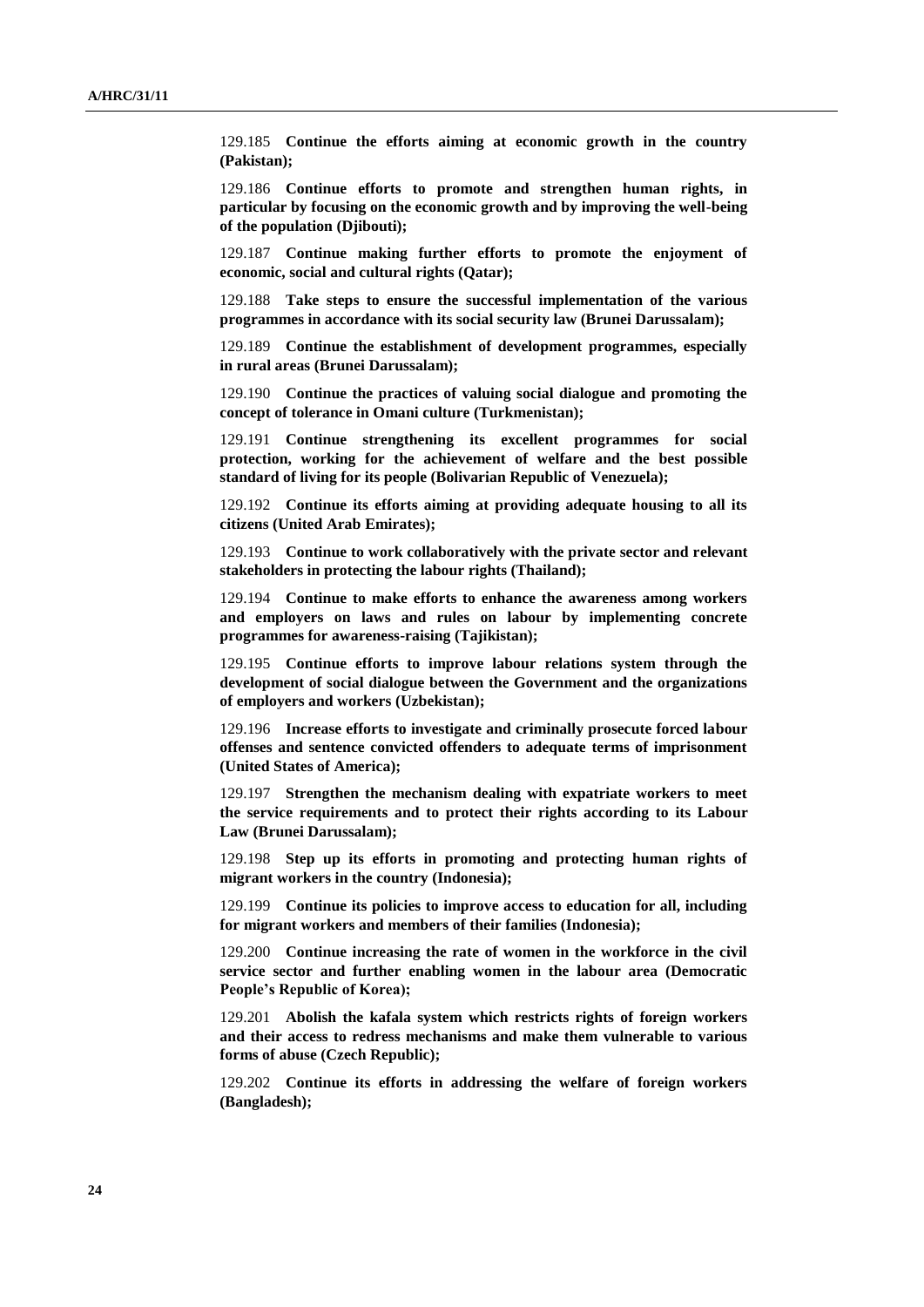129.203 **Take all necessary measures, as appropriate, to ensure the legal protection of foreign workers through policies designed at preventing any form of abuse (Panama);**

129.204 **Review the** *kafala* **system, and study possible alternatives in managing foreign labour, with a view to strengthening protection for domestic workers, including from violence and abuse, and to provide effective avenues for redress (Philippines);**

129.205 **Continue to take measures for greater participation, involvement and empowerment of women in all socio-economic fields of the country (Pakistan);**

129.206 **Continue efforts to improve the status of women in society and further promote gender equality at all levels, enhancing the contribution of women to the country's development process (Sri Lanka);**

129.207 **Support the social integration of women in all spheres of life (Tajikistan);**

129.208 **Promote the active presence of women in the society (Chile);**

129.209 **Take further steps to strengthen the delivery of health-care services and improve health-care infrastructure (Singapore);**

129.210 **Pursue efforts to ensure fairness in education, in particular the right to basic education for students with disabilities (China);**

129.211 **Continue providing universal and free education (Bhutan);**

129.212 **Ensure compulsory and free education for all (Slovenia);**

129.213 **Establish a mandatory and free education for all, with a view to continue the fight against illiteracy (Argentina);**

129.214 **Continue its efforts in finalizing the process of free and compulsory basic education (Sudan);**

129.215 **Continue its efforts in strengthening moderation and religious tolerance, particularly through the education sector (Syrian Arab Republic);**

129.216 **Continue efforts to ensure equal access to education for women and girls, and advocate for broader participation of women in the labour force (Maldives);**

129.217 **Continue setting up national annual plans on education and awareness-raising of human rights, including through a field visit in this area (Saudi Arabia);**

129.218 **Continue to pursue efforts to improve access to education, including for persons with disabilities (Singapore);**

129.219 **Taking into account the capacity of Oman in protecting the right to education, carry out an exchange of experience in the area of education, and an exchange of achievements in the area of the oversight of educational institutions (Tajikistan);**

129.220 **Consolidate the concepts of human rights through students' activities and exhibitions organized by Omani Universities (Cuba);**

129.221 **Adopt a comprehensive policy to protect the rights of persons with disabilities, and to build on measures already adopted such as the establishment of the General Directorate for persons with disabilities (Spain);**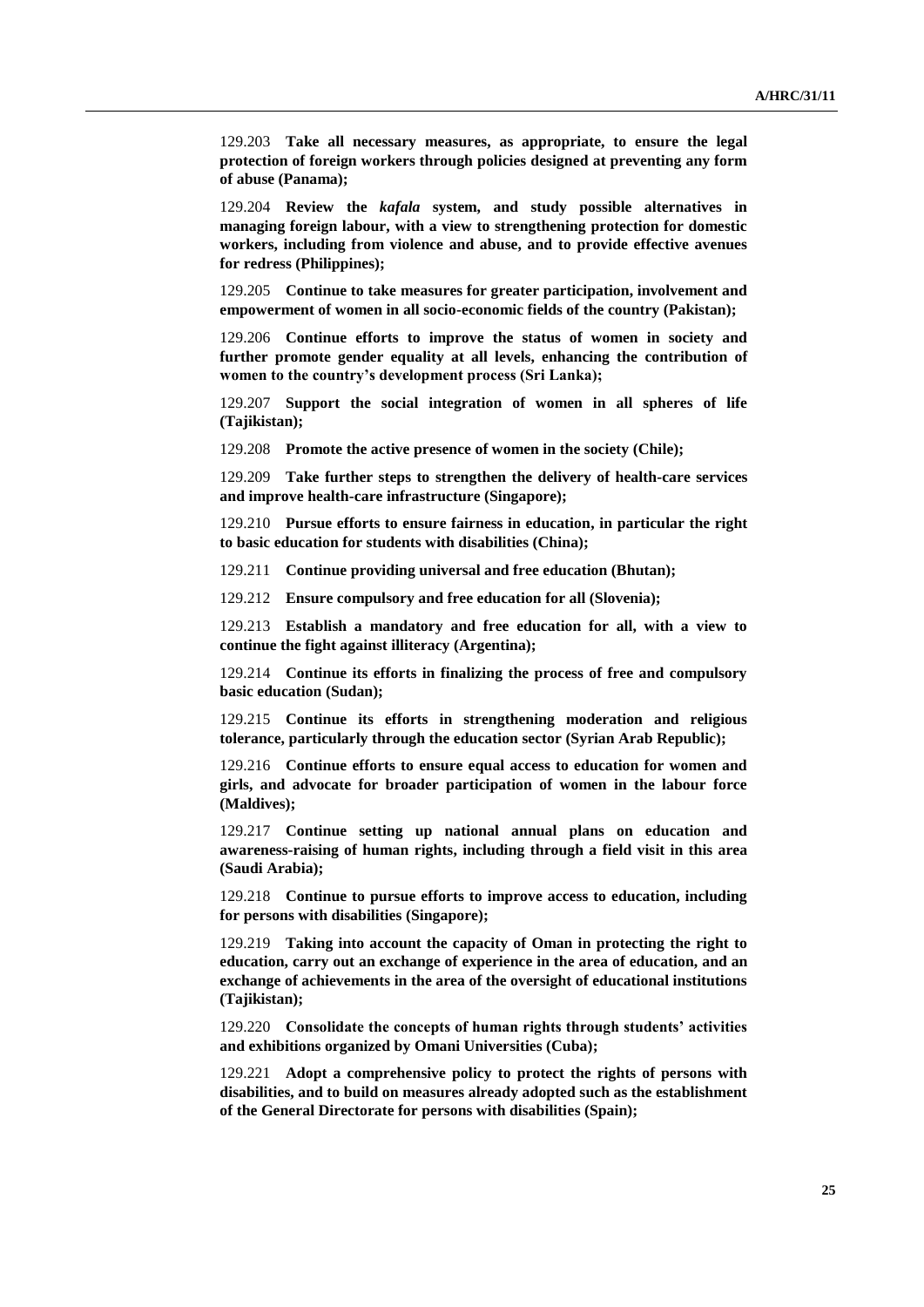129.222 **Increase the access to education of children with disability by allocating more resources (Honduras);**

129.223 **Continue strengthening its policy to improve access by persons with disabilities to education (Panama);**

129.224 **Further improve access by persons with disabilities to education through the implementation of the National Strategy for the Disabled (Maldives);**

129.225 **Improve the access of disabled children to education by increasing the number of specialized educational teams and customized facilities (Turkey);**

129.226 **Strengthen the protection of people with disabilities, step up exchange of experience with other States in the field of protection of rights of children with disabilities (China);**

129.227 **Work to share and implement best practices in the area of promoting the rights of children with disabilities (Saudi Arabia);**

129.228 **Continue to assist and protect minorities, vulnerable groups and persons displaced due to natural disasters or conflicts (Senegal);**

129.229 **Continue its efforts to combat the phenomenon of terrorism and money laundering (Libya);**

129.230 **Strengthen the legal mechanisms for combating terrorism and extremism (Uzbekistan);**

129.231 **Implement training programmes for information technology to help combat electronic crimes (Morocco);**

129.232 **Continue the efforts to combat cyber-technology crimes, in particular when committed against youth (Egypt);**

129.233 **Continue efforts to protect the environment (Djibouti).**

130. **All conclusions and/or recommendations contained in the present report reflect the position of the submitting State(s) and/or the State under review. They should not be construed as endorsed by the Working Group as a whole.**